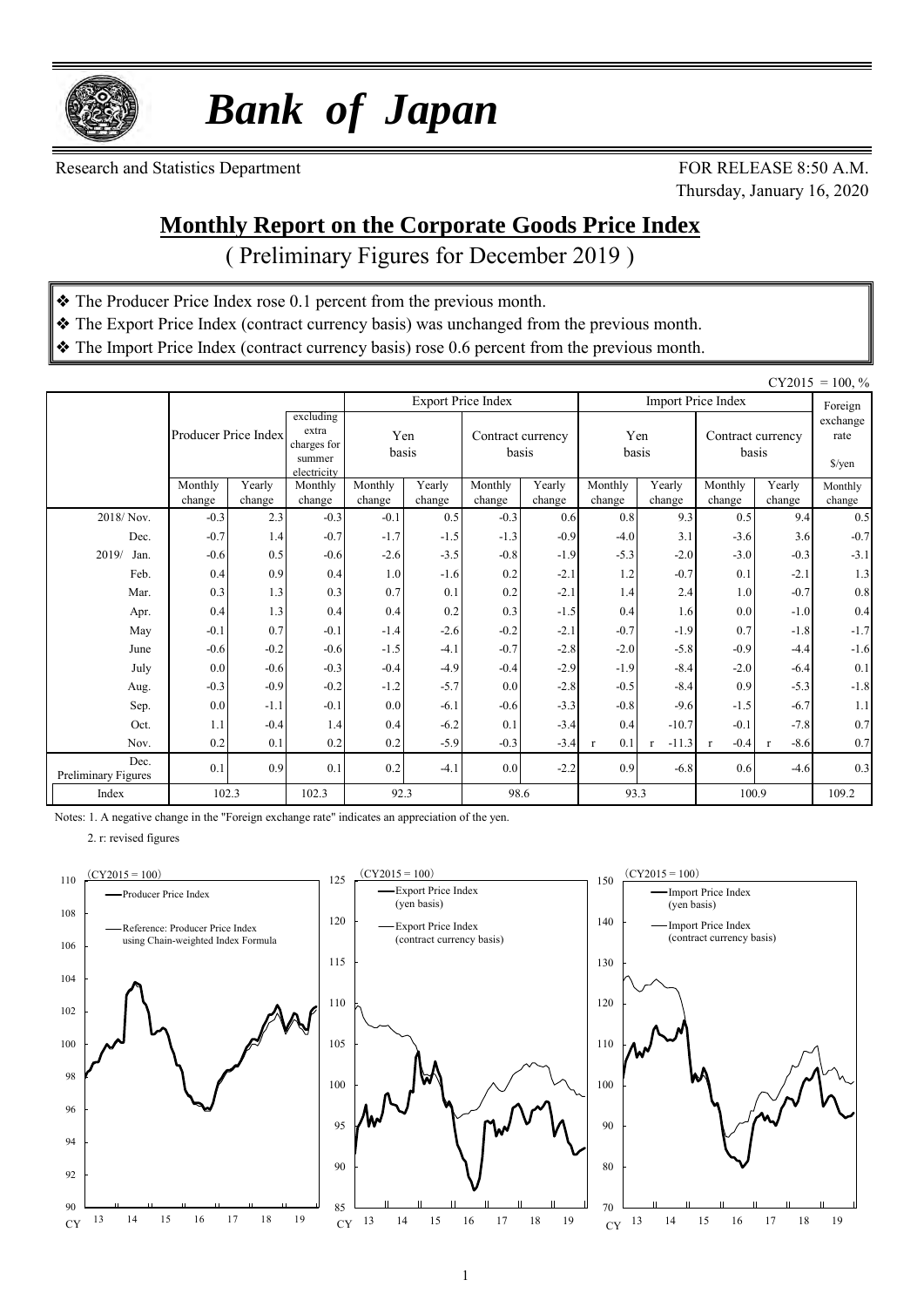#### (Commodities contributing to the monthly changes in December 2019)

| Producer Price Index                     |                           | Monthly change 0.1%                                                                                  |  |  |  |  |
|------------------------------------------|---------------------------|------------------------------------------------------------------------------------------------------|--|--|--|--|
| Groups                                   | Contribution<br>to change | Commodities                                                                                          |  |  |  |  |
| Petroleum & coal products                | $0.13\%$                  | Gasoline, Gas oil, Fuel oil A                                                                        |  |  |  |  |
| Nonferrous metals                        | $0.03\%$                  | Unwrought copper, Power & telecommunications cables except optical fiber cables,<br>Copper wire rods |  |  |  |  |
| Agriculture, forestry & fishery products | $0.03\%$                  | Pork, Chicken eggs, Chicken                                                                          |  |  |  |  |
| Scrap & waste                            | $0.02 \%$                 | Iron & steel scrap                                                                                   |  |  |  |  |
| Electric power, gas & water              | $-0.02 \%$                | Commercial high tension power, Industrial extra high tension power, Industrial high<br>tension power |  |  |  |  |
| Electrical machinery & equipment         | $-0.02 \%$                | Monitoring & control equipment, Room air conditioners, Electric rice cookers                         |  |  |  |  |
| Metal products                           | $-0.01\%$                 | Aluminum window sash, Gas equipment for cooking, boiling & heating                                   |  |  |  |  |
| Business oriented machinery              | $-0.01\%$                 | Amusement machines, Instruments $&$ appliances for testing                                           |  |  |  |  |

| Export Price Index (contract currency basis)                 |                           | Monthly change 0.0%                                                                                                       |  |  |  |  |  |
|--------------------------------------------------------------|---------------------------|---------------------------------------------------------------------------------------------------------------------------|--|--|--|--|--|
| Groups                                                       | Contribution<br>to change | Commodities                                                                                                               |  |  |  |  |  |
| Metals & related products                                    | $0.08 \%$                 | Iron & steel scrap, Unwrought copper, Unwrought gold                                                                      |  |  |  |  |  |
| General purpose, production & business oriented<br>machinery | $0.03\%$                  | Precision measuring instruments, Flat panel & display manufacturing equipment,<br>Textile machinery                       |  |  |  |  |  |
| Electric & electronic products                               | $0.02 \%$                 | Visual equipment, MOS integrated circuits (except MOS memory integrated circuits),<br>Condensers for electronic equipment |  |  |  |  |  |
| Chemicals & related products                                 | $-0.11\%$                 | Styrene monomer, Vinyl chloride monomer, Propylene                                                                        |  |  |  |  |  |
| Other primary products & manufactured goods                  | $-0.05\%$                 | Fuel oil C, Gas oil, Artificial graphite electrodes                                                                       |  |  |  |  |  |
| Transportation equipment                                     | $-0.01\%$                 | Standard passenger cars (gasoline cars), Drive, transmission & steering parts                                             |  |  |  |  |  |

| Import Price Index (contract currency basis)        |                           | Monthly change 0.6%                                                                            |  |  |  |  |  |
|-----------------------------------------------------|---------------------------|------------------------------------------------------------------------------------------------|--|--|--|--|--|
| Groups                                              | Contribution<br>to change | Commodities                                                                                    |  |  |  |  |  |
| Petroleum, coal & natural gas                       | $0.63\%$                  | Crude petroleum, Naphtha, Liquefied petroleum gas                                              |  |  |  |  |  |
| Beverages & foods and agriculture products for food | $0.04\%$                  | Wheat, Palm oil, Corn                                                                          |  |  |  |  |  |
| Chemicals & related products                        | $-0.03\%$                 | General purpose plastics (except saturated polyester resins), Methanol, Ethylene<br>dichloride |  |  |  |  |  |
| Other primary products & manufactured goods         | $-0.02 \%$                | Crude salt, Plastic films & sheets, Bleached paper kraft pulp                                  |  |  |  |  |  |
| Textiles                                            | $-0.02 \%$                | Women's or girls' skirts, etc., Women's or girls' suits, etc., Men's or boys' trousers, etc.   |  |  |  |  |  |
| Electric & electronic products                      | $-0.02 \%$                | Servers, MOS memory integrated circuits, Solar batteries                                       |  |  |  |  |  |
| Metals & related products                           | $-0.01 \%$                | Unwrought nickel, Iron & steel scrap, Unwrought aluminum                                       |  |  |  |  |  |

| (Reference Index)<br>Producer Price Index excluding Consumption Tax |                           | Monthly change 0.1%                                                                                  |  |  |  |  |  |
|---------------------------------------------------------------------|---------------------------|------------------------------------------------------------------------------------------------------|--|--|--|--|--|
| Groups                                                              | Contribution<br>to change | Commodities                                                                                          |  |  |  |  |  |
| Petroleum & coal products                                           | $0.13\%$                  | Gasoline, Gas oil, Fuel oil A                                                                        |  |  |  |  |  |
| Nonferrous metals                                                   | $0.03\%$                  | Unwrought copper, Power & telecommunications cables except optical fiber cables,<br>Copper wire rods |  |  |  |  |  |
| Agriculture, forestry & fishery products                            | $0.03\%$                  | Pork, Chicken eggs, Chicken                                                                          |  |  |  |  |  |
| Scrap & waste                                                       | $0.02 \%$                 | Iron & steel scrap                                                                                   |  |  |  |  |  |
| Electric power, gas & water                                         | $-0.03\%$                 | Commercial high tension power, Industrial extra high tension power, Industrial high<br>tension power |  |  |  |  |  |
| Electrical machinery & equipment                                    | $-0.02 \%$                | Monitoring & control equipment, Room air conditioners, Electric rice cookers                         |  |  |  |  |  |
| Metal products                                                      | $-0.01\%$                 | Aluminum window sash, Gas equipment for cooking, boiling & heating                                   |  |  |  |  |  |
| Business oriented machinery                                         | $-0.01\%$                 | Amusement machines, Instruments $&$ appliances for testing                                           |  |  |  |  |  |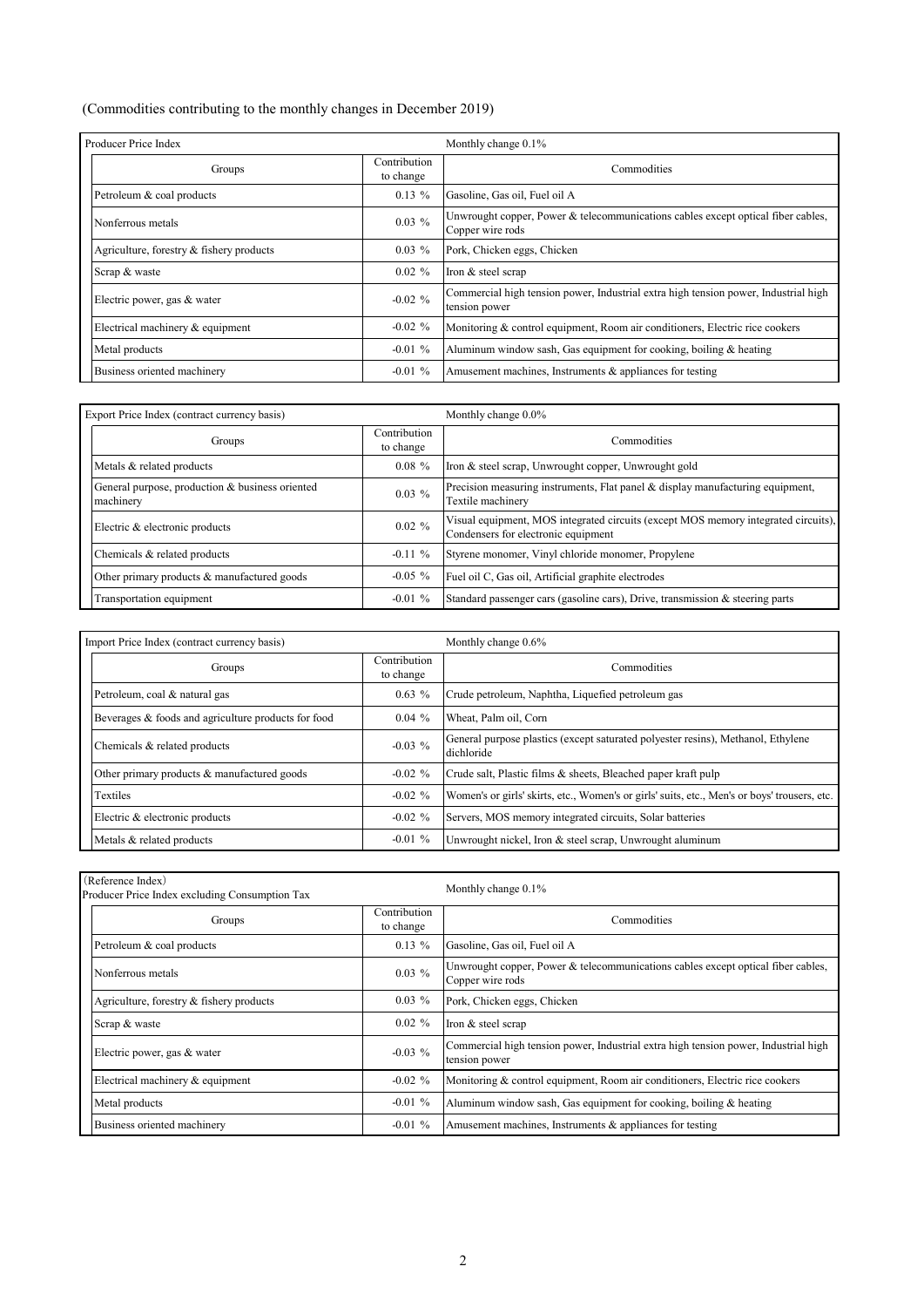#### Producer Price Index ( Preliminary Figures for December 2019 )

 $CY2015 = 100, \%$ 

|                                                | Weight  | Index | Previous<br>month     | Monthly<br>change | Previous<br>month  | Yearly<br>change |             | Previous<br>month |
|------------------------------------------------|---------|-------|-----------------------|-------------------|--------------------|------------------|-------------|-------------------|
| All commodities                                | 1,000.0 | 102.3 | 102.2                 | 0.1               | 0.2                | 0.9              |             | 0.1               |
| excluding extra charges for summer electricity | 1,000.0 | 102.3 | 102.2                 | 0.1               | 0.2                | 0.9              |             | 0.1               |
| Beverages & foods                              | 141.6   | 102.1 | 102.0<br>$\mathbf{r}$ | 0.1               | $-0.1$<br>$\bf r$  | 1.1              | $\mathbf r$ | 1.0               |
| Textile products                               | 9.6     | 104.4 | 104.7<br>r            | $-0.3$            | 0.1<br>$\bf r$     | 2.4              | $\bf r$     | 2.5               |
| Lumber & wood products                         | 9.2     | 105.3 | 105.3<br>$\mathbf r$  | 0.0               | $-0.2$<br>$\bf r$  | $0.0\,$          | $\bf r$     | $0.0\,$           |
| Pulp, paper & related products                 | 27.7    | 110.0 | 110.0                 | 0.0               | 0.0                | 5.3              |             | 6.8               |
| Chemicals & related products                   | 89.2    | 94.4  | 94.3<br>$\bf r$       | 0.1               | $-0.3$<br>$\bf r$  | $-2.8$           | $\bf r$     | $-3.6$            |
| Petroleum & coal products                      | 59.5    | 112.3 | 110.1                 | 2.0               | 1.8                | 0.9              |             | $-8.3$            |
| Plastic products                               | 38.2    | 99.7  | 99.6                  | 0.1               | 0.0                | 1.5              |             | 1.4               |
| Ceramic, stone & clay products                 | 23.3    | 107.0 | 107.1<br>$\bf r$      | $-0.1$            | 0.2<br>$\bf r$     | 4.0              | $\bf r$     | 4.3               |
| Iron & steel                                   | 51.7    | 112.6 | 112.7                 | $-0.1$            | 0.0                | 2.7              |             | 3.0               |
| Nonferrous metals                              | 27.1    | 96.8  | 95.5                  | 1.4               | 0.4                | $-2.3$           |             | $-4.3$            |
| Metal products                                 | 40.0    | 108.9 | 109.1                 | $-0.2$            | 0.1                | 3.3              |             | 3.7               |
| General purpose machinery                      | 27.2    | 103.8 | 103.8<br>$\bf r$      | 0.0               | $-0.1$<br>$\bf r$  | 3.6              | $\bf r$     | 2.8               |
| Production machinery                           | 41.1    | 104.0 | 104.0<br>$\mathbf{r}$ | 0.0               | $-0.4$<br>$\bf r$  | 3.0              | $\bf r$     | 1.8               |
| Business oriented machinery                    | 16.2    | 102.9 | 103.6<br>$\bf r$      | $-0.7$            | 0.0<br>$\bf r$     | 2.0              | $\bf r$     | 2.6               |
| Electronic components & devices                | 24.5    | 98.8  | 98.8                  | $0.0\,$           | 0.0                | 0.9              |             | 0.8               |
| Electrical machinery & equipment               | 52.7    | 95.0  | 95.4<br>$\bf r$       | $-0.4$            | $-0.1$<br>$\bf r$  | $-0.4$           | $\bf r$     | 0.1               |
| Information & communications equipment         | 20.8    | 95.8  | 95.8<br>$\bf r$       | 0.0               | $0.0\,$<br>$\bf r$ | 0.0              | $\bf r$     | $-0.6$            |
| Transportation equipment                       | 140.7   | 99.9  | 99.9<br>$\bf r$       | 0.0               | $0.2\,$<br>$\bf r$ | 1.6              | $\bf r$     | 1.5               |
| Other manufacturing industry products          | 48.0    | 103.8 | 103.9<br>$\mathbf r$  | $-0.1$            | 0.3<br>$\bf r$     | 2.9              | $\bf r$     | 2.9               |
| Agriculture, forestry & fishery products       | 35.8    | 110.6 | 109.7<br>$\bf r$      | $0.8\,$           | $0.2\,$<br>$\bf r$ | $0.7\,$          | $\bf r$     | $-0.3$            |
| Minerals                                       | 3.9     | 101.3 | 101.3<br>$\bf r$      | $0.0\,$           | 0.1<br>$\bf r$     | $-0.6$           | $\bf r$     | $0.5\,$           |
| Electric power, gas & water                    | 67.1    | 97.9  | 98.2<br>$\mathbf r$   | $-0.3$            | 0.0<br>$\bf r$     | $-2.3$           | $\bf r$     | $-1.1$            |
| Scrap & waste                                  | 4.9     | 105.7 | 100.8                 | 4.9               | 0.9                | $-16.4$          |             | $-25.0$           |

Notes: 1. The index of "All commodities excluding extra charges for summer electricity" adjusts extra charges applied during summer season from July to September.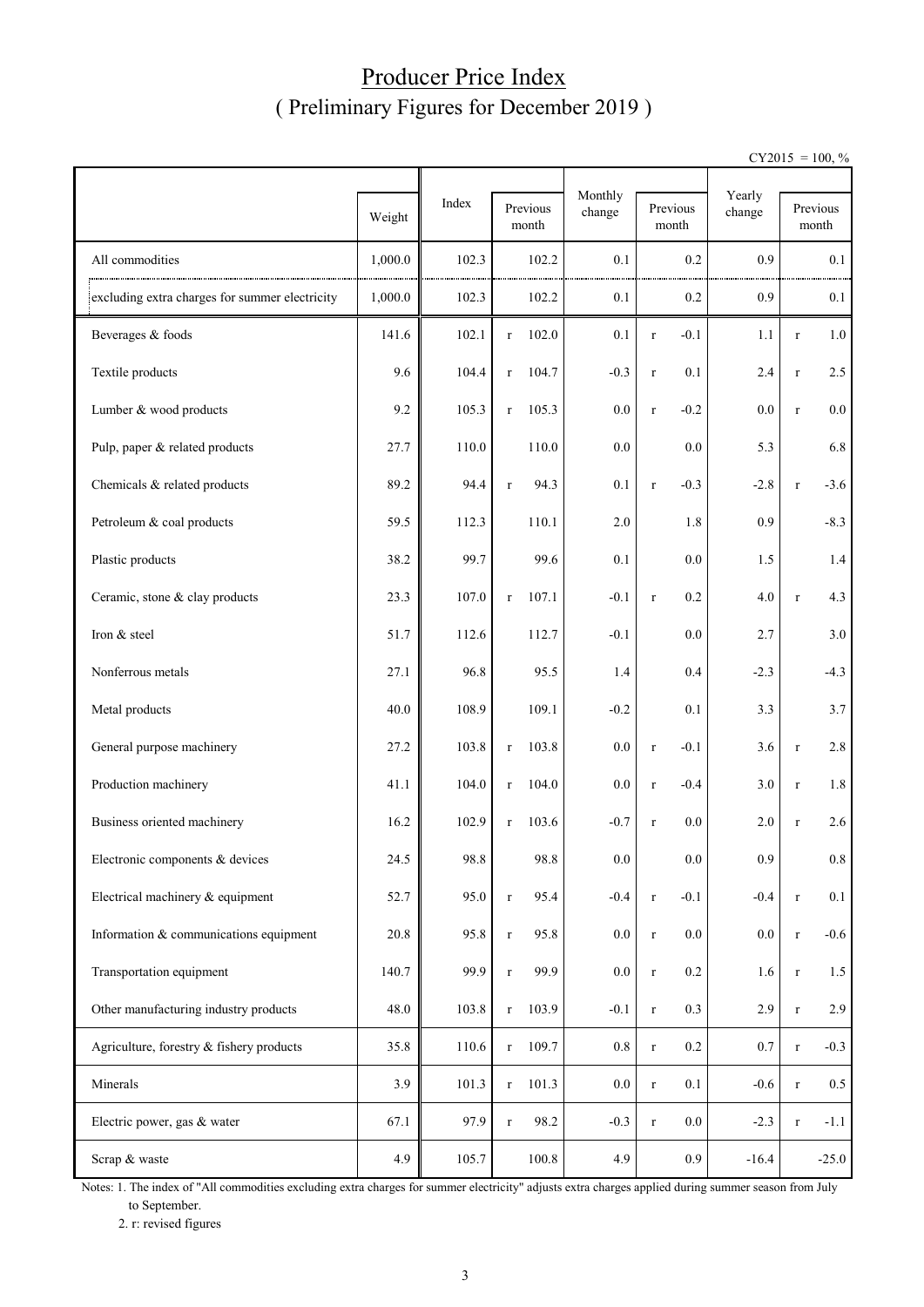## Export Price Index ( Preliminary Figures for December 2019 )

 $CY2015 = 100, \%$ 

|                                                                |         |              |                      |         | Monthly change         |                               | Yearly change |                        |                               |  |
|----------------------------------------------------------------|---------|--------------|----------------------|---------|------------------------|-------------------------------|---------------|------------------------|-------------------------------|--|
|                                                                | Weight  | Yen<br>basis | Previous<br>month    |         | Previous<br>month      | Contract<br>currency<br>basis | Yen<br>basis  | Previous<br>month      | Contract<br>currency<br>basis |  |
| All commodities                                                | 1,000.0 | 92.3         | 92.1                 | 0.2     | 0.2                    | 0.0                           | $-4.1$        | $-5.9$                 | $-2.2$                        |  |
| Textiles                                                       | 13.8    | 91.9         | 91.9                 | $0.0\,$ | 0.1                    | $-0.2$                        | $-1.9$        | $-3.5$                 | 0.0                           |  |
| Chemicals & related products                                   | 98.4    | 87.9         | 88.8                 | $-1.0$  | $-0.8$                 | $-1.1$                        | $-12.2$       | $-17.3$                | $-10.4$                       |  |
| Metals & related products                                      | 108.5   | 103.0        | $r$ 102.0            | 1.0     | 0.1<br>$\mathbf{r}$    | 0.6                           | $-4.9$        | $-6.9$<br>$\mathbf{r}$ | $-2.6$                        |  |
| General purpose, production $&$<br>business oriented machinery | 189.4   | 95.6         | 95.3<br>$\mathbf{r}$ | 0.3     | 0.1<br>$\mathbf{r}$    | 0.1                           | $-1.5$        | $-3.1$<br>$\mathbf{r}$ | $-0.3$                        |  |
| Electric & electronic products                                 | 205.5   | 86.8         | 86.5<br>$\mathbf{r}$ | 0.3     | 0.6<br>$\mathbf{r}$    | 0.1                           | $-3.4$        | $-4.1$<br>$\mathbf{r}$ | $-1.8$                        |  |
| Transportation equipment                                       | 285.2   | 91.4         | 91.1                 | 0.3     | 0.4                    | $-0.1$                        | $-2.2$        | $-3.3$                 | $-0.1$                        |  |
| Other primary products &<br>manufactured goods                 | 99.2    | 92.6         | 92.8<br>$\mathbf{r}$ | $-0.2$  | $-0.5$<br>$\mathbf{r}$ | $-0.4$                        | $-6.1$        | $-9.0$<br>$\mathbf{r}$ | $-4.1$                        |  |

Note: r: revised figures

## Import Price Index ( Preliminary Figures for December 2019 )

 $CY2015 = 100, \%$ 

|                                                              | Index   |                                   |              | Monthly change |                   |              |                               | Yearly change |         |                   |                               |         |
|--------------------------------------------------------------|---------|-----------------------------------|--------------|----------------|-------------------|--------------|-------------------------------|---------------|---------|-------------------|-------------------------------|---------|
|                                                              | Weight  | Yen<br>Previous<br>basis<br>month |              | Yen<br>basis   | Previous<br>month |              | Contract<br>currency<br>basis | Yen<br>basis  |         | Previous<br>month | Contract<br>currency<br>basis |         |
| All commodities                                              | 1,000.0 | 93.3                              | $\mathbf{r}$ | 92.5           | 0.9               | $\mathbf r$  | 0.1                           | 0.6           | $-6.8$  |                   | $r - 11.3$                    | $-4.6$  |
| Beverages & foods and agriculture<br>products for food       | 80.4    | 91.4                              | $\mathbf{r}$ | 90.6           | 0.9               | $\mathbf{r}$ | 0.7                           | 0.5           | $-1.9$  | $\mathbf{r}$      | $-3.1$                        | 0.4     |
| Textiles                                                     | 61.3    | 93.7                              |              | 93.8           | $-0.1$            |              | 0.3                           | $-0.3$        | $-2.5$  |                   | $-2.7$                        | $-1.3$  |
| Metals & related products                                    | 95.8    | 105.8                             |              | $r$ 105.6      | 0.2               | $\mathbf{r}$ | 3.2                           | $-0.1$        | 6.9     | $\mathbf{r}$      | 4.7                           | 9.9     |
| Lumber & wood products and<br>forest products                | 17.3    | 96.5                              | $\mathbf{r}$ | 96.0           | 0.5               | $\mathbf{r}$ | 0.1                           | 0.1           | $-6.0$  | $\mathbf{r}$      | $-8.3$                        | $-3.0$  |
| Petroleum, coal & natural gas                                | 252.3   | 101.0                             | $\mathbf{r}$ | 98.5           | 2.5               | $\mathbf r$  | $-0.4$                        | 2.3           | $-13.6$ |                   | $r -24.7$                     | $-11.1$ |
| Chemicals & related products                                 | 94.7    | 90.4                              | $\mathbf{r}$ | 90.5           | $-0.1$            | $\mathbf{r}$ | 0.0                           | $-0.3$        | $-11.1$ |                   | $-13.1$                       | $-9.6$  |
| General purpose, production &<br>business oriented machinery | 68.1    | 95.9                              | $\mathbf r$  | 95.6           | 0.3               | $\mathbf r$  | 0.3                           | 0.1           | $-2.0$  | $\mathbf{r}$      | $-2.8$                        | $-0.2$  |
| Electric & electronic products                               | 196.6   | 78.5                              | $\mathbf{r}$ | 78.4           | 0.1               | $\mathbf{r}$ | $-1.4$                        | $-0.1$        | $-8.6$  | $\mathbf{r}$      | $-9.4$                        | $-6.8$  |
| Transportation equipment                                     | 49.5    | 95.9                              | $\mathbf{r}$ | 95.7           | 0.2               | $\mathbf{r}$ | 0.4                           | 0.0           | $-1.0$  | $\mathbf{r}$      | $-1.7$                        | 1.2     |
| Other primary products $&$<br>manufactured goods             | 84.0    | 91.1                              |              | 91.1           | 0.0               |              | 0.1                           | $-0.2$        | $-3.7$  |                   | $-4.8$                        | $-1.6$  |

Note: r: revised figures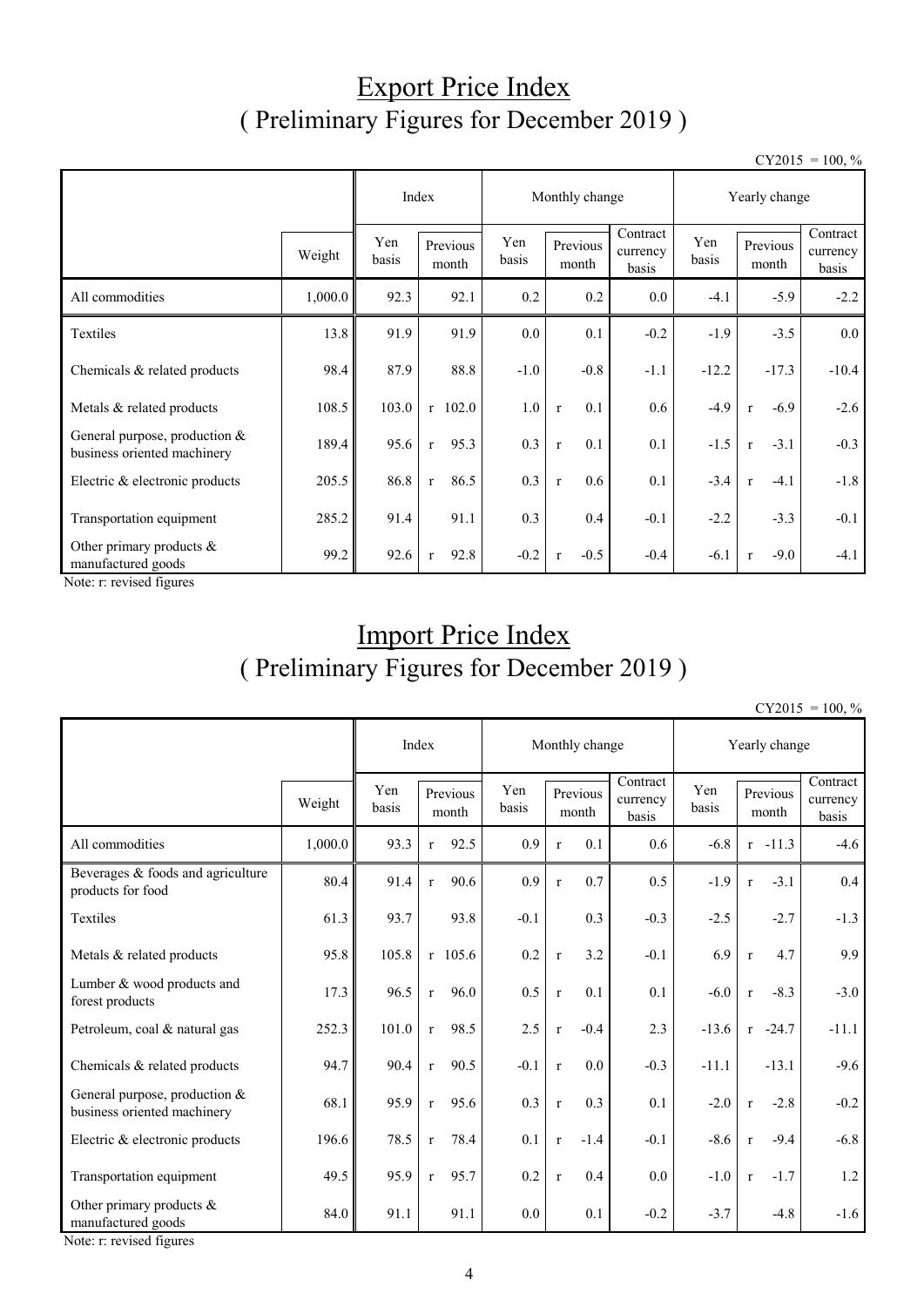# Index by Stage of Demand and Use ( Preliminary Figures for December 2019 )

| $CY2015 = 100, %$ |  |
|-------------------|--|
|                   |  |

|                           |           | Index | Monthly |                | Yearly           |                |  |  |
|---------------------------|-----------|-------|---------|----------------|------------------|----------------|--|--|
|                           | Weight    |       | change  | Previous month | change           | Previous month |  |  |
| Domestic demand products  | 1,000.000 | 98.8  | 0.3     | 0.1            | $-2.3$           | $-4.0$         |  |  |
| Domestic goods            | 744.660   | 100.7 | 0.1     | 0.1            | $-0.7$           | $-1.5$         |  |  |
| Imports                   | 255.340   | 93.3  | 0.9     | 0.1            | $-6.8$           | $-11.3$        |  |  |
| Raw materials             | 100.163   | 102.8 | 2.0     | 0.1            | $-6.6$           | $-14.5$        |  |  |
| Domestic goods            | 26.060    | 107.2 | 1.1     | 0.3            | $-2.5$           | $-4.5$         |  |  |
| Imports                   | 74.103    | 101.3 | 2.3     | 0.1            | $-8.1 \text{ r}$ | $-17.7$        |  |  |
| Intermediate materials    | 535.481   | 100.1 | 0.2     | 0.1            | $-2.0$           | $-3.0$         |  |  |
| Domestic goods            | 448.097   | 101.3 | 0.1     | 0.1            | $-0.9$           | $-1.5$         |  |  |
| Imports                   | 87.384    | 93.8  | 0.1     | 0.5<br>r       | $-7.5$           | $-10.2$        |  |  |
| Final goods               | 364.356   | 96.0  | 0.2     | $-0.1$         | $-1.1$           | $-2.1$         |  |  |
| Domestic goods            | 270.503   | 99.3  | 0.2     | 0.0            | 0.1              | $-1.0$         |  |  |
| Imports                   | 93.853    | 86.6  | 0.2     | $-0.2$<br>r    | $-4.7$           | $-5.8$         |  |  |
| Capital goods             | 112.246   | 97.1  | $-0.1$  | $-0.1$         | $-0.8$           | $-1.3$         |  |  |
| Domestic goods            | 87.827    | 99.8  | $-0.2$  | $-0.1$         | $-0.1$           | $-0.4$         |  |  |
| Imports                   | 24.419    | 87.2  | 0.1     | 0.0<br>Ir      | $-4.0 \text{ r}$ | $-4.6$         |  |  |
| Consumer goods            | 252.110   | 95.5  | 0.2     | 0.1            | $-1.2$           | $-2.5$         |  |  |
| Domestic goods            | 182.676   | 99.0  | 0.3     | 0.1            | $0.0\,$          | $-1.2$         |  |  |
| Imports                   | 69.434    | 86.3  | 0.2     | $-0.3$<br>r    | $-5.1$ r         | $-6.3$         |  |  |
| Durable consumer goods    | 67.121    | 88.3  | $-0.1$  | $-0.7$         | $-3.5$           | $-3.9$         |  |  |
| Domestic goods            | 42.200    | 95.8  | $-0.2$  | 0.1<br>I۳      | $-0.7 r$         | $-0.8$         |  |  |
| Imports                   | 24.921    | 75.7  | 0.3     | $-2.3$<br>l r  | $-8.9$           | $-9.8$         |  |  |
| Nondurable consumer goods | 184.989   | 98.1  | 0.3     | 0.3            | $-0.5$           | $-1.9$         |  |  |
| Domestic goods            | 140.476   | 99.9  | 0.3     | 0.2            | 0.2              | $-1.2$         |  |  |
| Imports                   | 44.513    | 92.3  | 0.2     | 0.8            | $-3.1$           | $-4.5$         |  |  |

Notes: 1. These indexes are compiled by reclassifying the "Producer Price Index excluding the consumption tax," "Export Price Index" and "Import Price Index" in terms of commodities' stage of demand or use of goods.

2. r: revised figures

#### (Index by Stage of Demand and Use)

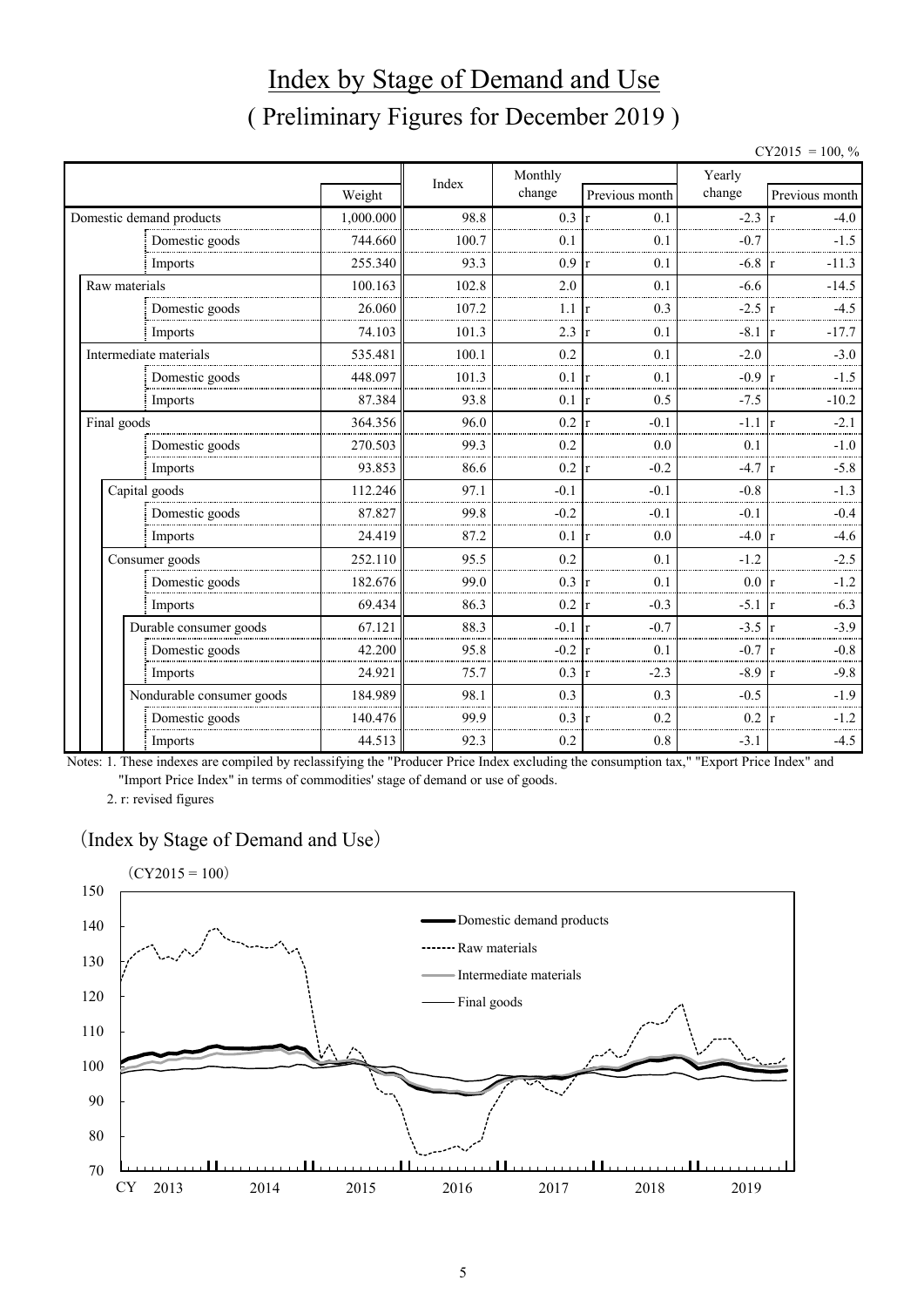# Producer Price Index using Chain-weighted Index Formula ( Preliminary Figures for December 2019 )

 $CY2015 = 100, \%$ 

|                                                | Weight  | Index | Monthly<br>change | Previous<br>month      | Yearly<br>change |              | Previous<br>month |
|------------------------------------------------|---------|-------|-------------------|------------------------|------------------|--------------|-------------------|
| All commodities                                | 1,000.0 | 102.1 | 0.2               | 0.1                    | 1.0              | r            | 0.3               |
| excluding extra charges for summer electricity | 1,000.0 | 102.1 | 0.2               | 0.1                    | 1.0              | $\bf r$      | 0.3               |
| Beverages & foods                              | 142.0   | 101.7 | 0.0               | $-0.1$<br>$\mathbf r$  | 0.9              | $\bf r$      | $1.0\,$           |
| Textile products                               | 9.5     | 104.2 | $-0.3$            | 0.1<br>$\bf r$         | 2.3              | $\bf r$      | 2.6               |
| Lumber & wood products                         | 9.9     | 105.1 | $-0.1$            | $-0.2$                 | 0.0              | $\mathbf r$  | $0.0\,$           |
| Pulp, paper & related products                 | 27.4    | 109.5 | 0.0               | 0.0                    | 5.2              |              | 6.6               |
| Chemicals & related products                   | 87.4    | 94.2  | 0.2               | $-0.2$<br>$\mathbf r$  | $-1.9$           | $\bf r$      | $-2.7$            |
| Petroleum & coal products                      | 56.2    | 113.0 | 2.1               | 1.7                    | 1.1              | $\bf r$      | $-8.0$            |
| Plastic products                               | 40.5    | 99.4  | 0.1               | 0.0                    | 1.4              |              | 1.3               |
| Ceramic, stone & clay products                 | 23.1    | 106.6 | $-0.1$            | 0.2<br>$\mathbf r$     | 3.8              | r            | 4.1               |
| Iron & steel                                   | 53.2    | 112.6 | $-0.1$            | 0.0                    | 3.0              |              | 3.2               |
| Nonferrous metals                              | 26.3    | 96.5  | 1.3               | 0.4                    | $-2.9$           | $\mathbf{r}$ | $-4.9$            |
| Metal products                                 | 42.1    | 108.5 | $-0.3$            | 0.1                    | 3.1              |              | 3.5               |
| General purpose machinery                      | 31.2    | 103.8 | 0.0               | $-0.1$<br>$\mathbf r$  | 3.6              | $\bf r$      | 2.7               |
| Production machinery                           | 45.6    | 103.8 | 0.0               | $-0.4$<br>$\mathbf r$  | 2.7              | $\bf r$      | 1.7               |
| Business oriented machinery                    | 14.6    | 102.1 | $-0.5$            | $-0.2$<br>$\bf r$      | 1.2              | $\bf r$      | 1.7               |
| Electronic components & devices                | 23.3    | 100.3 | $-0.1$            | 0.1                    | 1.5              | $\bf r$      | 1.5               |
| Electrical machinery & equipment               | 51.1    | 94.8  | $-0.4$            | $-0.1$<br>$\mathbf r$  | $-0.4$           | $\bf r$      | 0.1               |
| Information & communications equipment         | 17.1    | 95.1  | $-0.1$            | 0.0<br>$\bf r$         | 0.1              | $\mathbf{r}$ | $-0.4$            |
| Transportation equipment                       | 151.4   | 99.7  | $0.0\,$           | 0.1<br>$\mathbf r$     | 1.5              | $\bf r$      | 1.4               |
| Other manufacturing industry products          | 45.5    | 103.5 | $-0.1$            | $0.2\,$<br>$\mathbf r$ | $2.8\,$          | $\bf r$      | $2.8\,$           |
| Agriculture, forestry & fishery products       | 37.1    | 111.5 | 0.9 <sub>0</sub>  | $0.2\,$<br>$\mathbf r$ | 1.5              |              | $0.5\,$           |
| Minerals                                       | 3.5     | 101.3 | $0.0\,$           | $0.0\,$                | $-0.3$           | $\bf r$      | $0.8\,$           |
| Electric power, gas & water                    | 55.9    | 98.0  | $-0.4$            | 0.1<br>$\bf r$         | $-2.3$           | $\bf r$      | $-1.0$            |
| Scrap & waste                                  | 6.1     | 106.7 | 4.8               | $0.8\,$<br>$\mathbf r$ | $-17.0$          | $\bf r$      | $-25.5$           |

Notes: 1. The index of "All commodities excluding extra charges for summer electricity" adjusts extra charges applied during summer season from July to September.

2. The indexes are based on the year 2017 weights.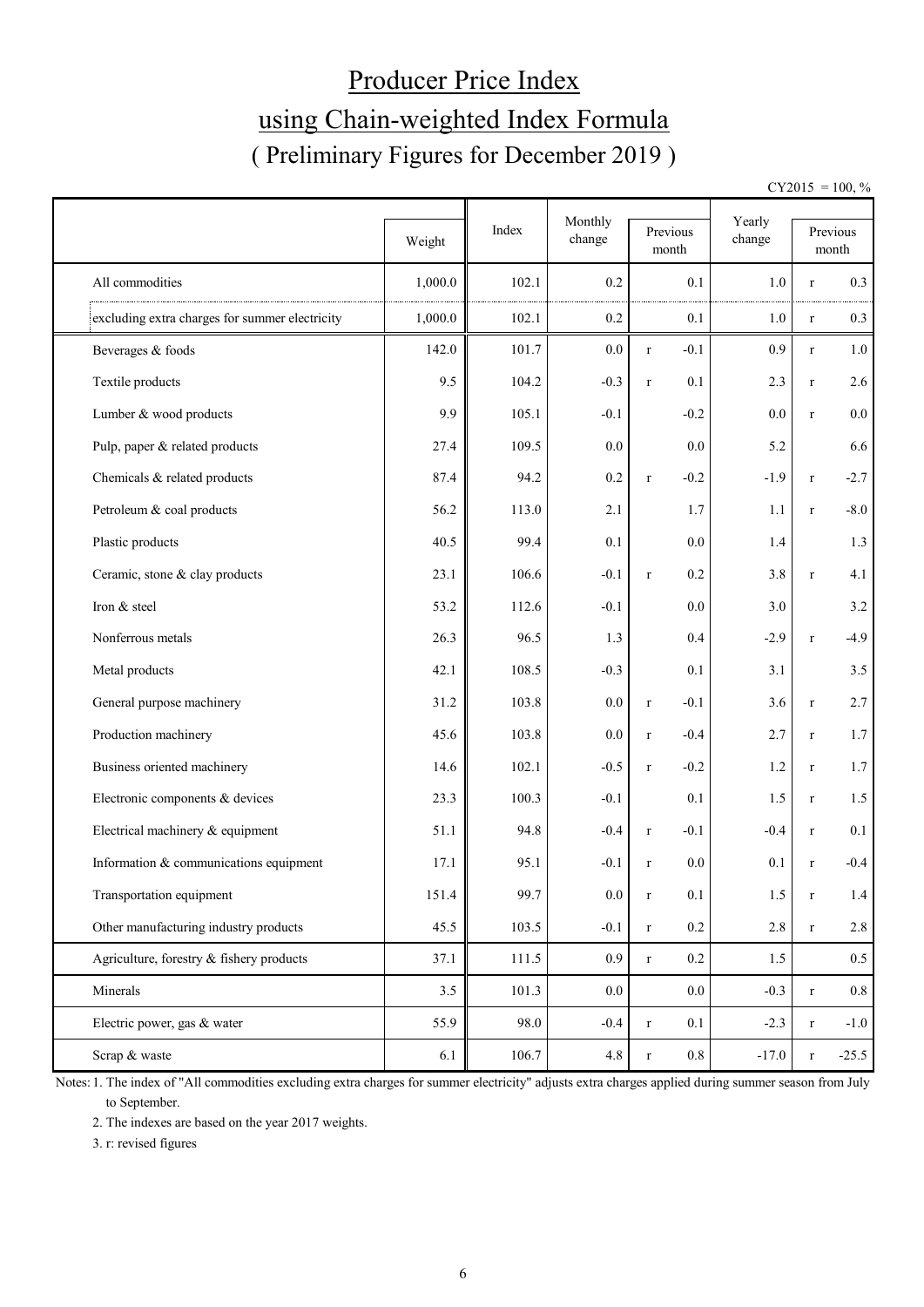### Corporate Goods Price Index Time Series Data

|           |                                  |                 |                                  |                  |                                           |                                                                     |                                           |                                |                                                      |                  |                                           |                                              |                                  |                  | $CY2015 = 100, \%$                        |
|-----------|----------------------------------|-----------------|----------------------------------|------------------|-------------------------------------------|---------------------------------------------------------------------|-------------------------------------------|--------------------------------|------------------------------------------------------|------------------|-------------------------------------------|----------------------------------------------|----------------------------------|------------------|-------------------------------------------|
|           |                                  |                 | Producer Price Index             |                  |                                           |                                                                     |                                           |                                | <b>Export Price Index</b>                            |                  |                                           |                                              |                                  |                  |                                           |
|           |                                  | All commodities |                                  |                  |                                           | (Reference)<br>excluding extra<br>charges for summer<br>electricity |                                           | All commodities<br>(yen basis) |                                                      |                  |                                           | All commodities<br>(contract currency basis) |                                  |                  |                                           |
|           |                                  |                 | Monthly<br>(Quarterly)<br>change | Yearly<br>change | Change<br>from three<br>months<br>earlier | Monthly<br>(Quarterly)<br>change                                    | Change<br>from three<br>months<br>earlier |                                | Monthly<br>Yearly<br>(Quarterly)<br>change<br>change |                  | Change<br>from three<br>months<br>earlier |                                              | Monthly<br>(Quarterly)<br>change | Yearly<br>change | Change<br>from three<br>months<br>earlier |
| <b>CY</b> | 2017                             | 98.7            | $\overline{\phantom{0}}$         | 2.3              | —                                         | $\overline{\phantom{0}}$                                            | —                                         | 95.5                           | $\equiv$                                             | 5.3              | —                                         | 100.2                                        | $\overline{\phantom{0}}$         | 3.4              | $\overline{\phantom{0}}$                  |
|           | 2018                             | 101.3           | $\overline{\phantom{0}}$         | 2.6              |                                           |                                                                     |                                           | 96.8                           | $\overline{\phantom{0}}$                             | 1.4              | -                                         | 102.2                                        | —                                | 2.0              |                                           |
|           | 2019                             | 101.5           | $\overline{\phantom{0}}$         | 0.2              | $\overline{\phantom{0}}$                  | -                                                                   | —                                         | 93.2                           | $\overline{\phantom{0}}$                             | $-3.7$           |                                           | 99.6                                         | —                                | $-2.5$           |                                           |
| <b>FY</b> | 2016                             | 96.7            | $\overbrace{\phantom{1232211}}$  | $-2.4$           | —                                         | —                                                                   | $\overline{\phantom{0}}$                  | 91.3                           | —                                                    | $-6.9$           |                                           | 97.8                                         | —                                | $-0.8$           | —                                         |
|           | 2017                             | 99.3            | —                                | 2.7              | —                                         | <u>.</u>                                                            | $\overline{\phantom{0}}$                  | 95.6                           |                                                      | 4.7              | $\overline{\phantom{0}}$                  | 100.8                                        | —                                | 3.1              | —                                         |
|           | 2018                             | 101.5           |                                  | 2.2              |                                           | $\overline{\phantom{0}}$                                            | $\overline{\phantom{0}}$                  | 96.4                           | $\overline{\phantom{0}}$                             | 0.8              | $\overline{\phantom{m}}$                  | 101.7                                        | $\overline{\phantom{0}}$         | 0.9              | —                                         |
| 2019/     | Q1                               | 101.2           | $-0.8$                           | 0.9              | $\overline{\phantom{0}}$                  | $-0.8$                                                              | $\equiv$                                  | 94.5<br>94.4                   | $-3.0$                                               | $-1.7$           |                                           | 100.2                                        | $-1.6$                           | $-2.1$           | $\overline{\phantom{0}}$                  |
|           | Q2                               | 101.6<br>101.0  | 0.4<br>$-0.6$                    | 0.6<br>$-0.9$    | $\overline{\phantom{0}}$                  | 0.4<br>$-0.9$                                                       | $\overline{\phantom{0}}$                  | 91.9                           | $-0.1$<br>$-2.6$                                     | $-2.2$<br>$-5.5$ | $\overline{\phantom{0}}$                  | 100.3<br>99.2                                | 0.1<br>$-1.1$                    | $-2.1$<br>$-3.0$ |                                           |
|           | Q <sub>3</sub><br>Q <sub>4</sub> | 102.2           | 1.2                              | 0.2              | —                                         | 1.5                                                                 | $\overline{\phantom{0}}$                  | 92.1                           | 0.2                                                  | $-5.4$           | -                                         | 98.7                                         | $-0.5$                           | $-3.0$           |                                           |
| 2018/     | Nov.                             | 102.1           | $-0.3$                           | 2.3              | 0.3                                       | $-0.3$                                                              | 0.5                                       | 97.9                           | $-0.1$                                               | 0.5              | 0.9                                       | 102.1                                        | $-0.3$                           | 0.6              | $-0.2$                                    |
|           | Dec.                             | 101.4           | $-0.7$                           | 1.4              | $-0.6$                                    | $-0.7$                                                              | $-0.4$                                    | 96.2                           | $-1.7$                                               | $-1.5$           | $-1.2$                                    | 100.8                                        | $-1.3$                           | $-0.9$           | $-1.4$                                    |
| 2019/     | Jan.                             | 100.8           | $-0.6$                           | 0.5              | $-1.6$                                    | $-0.6$                                                              | $-1.6$                                    | 93.7                           | $-2.6$                                               | $-3.5$           | $-4.4$                                    | 100.0                                        | $-0.8$                           | $-1.9$           | $-2.3$                                    |
|           | Feb.                             | 101.2           | 0.4                              | 0.9              | $-0.9$                                    | 0.4                                                                 | $-0.9$                                    | 94.6                           | 1.0                                                  | $-1.6$           | $-3.4$                                    | 100.2                                        | 0.2                              | $-2.1$           | $-1.9$                                    |
|           | Mar.                             | 101.5           | 0.3                              | 1.3              | 0.1                                       | 0.3                                                                 | 0.1                                       | 95.3                           | 0.7                                                  | 0.1              | $-0.9$                                    | 100.4                                        | 0.2                              | $-2.1$           | $-0.4$                                    |
|           | Apr.                             | 101.9           | 0.4                              | 1.3              | 1.1                                       | 0.4                                                                 | 1.1                                       | 95.7                           | 0.4                                                  | 0.2              | 2.1                                       | 100.7                                        | 0.3                              | $-1.5$           | 0.7                                       |
|           | May                              | 101.8           | $-0.1$                           | 0.7              | 0.6                                       | $-0.1$                                                              | 0.6                                       | 94.4                           | $-1.4$                                               | $-2.6$           | $-0.2$                                    | 100.5                                        | $-0.2$                           | $-2.1$           | 0.3                                       |
|           | June                             | 101.2           | $-0.6$                           | $-0.2$           | $-0.3$                                    | $-0.6$                                                              | $-0.3$                                    | 93.0                           | $-1.5$                                               | $-4.1$           | $-2.4$                                    | 99.8                                         | $-0.7$                           | $-2.8$           | $-0.6$                                    |
|           | July                             | 101.2           | 0.0                              | $-0.6$           | $-0.7$                                    | $-0.3$                                                              | $-1.0$                                    | 92.6                           | $-0.4$                                               | $-4.9$           | $-3.2$                                    | 99.4                                         | $-0.4$                           | $-2.9$           | $-1.3$                                    |
|           | Aug.                             | 100.9           | $-0.3$                           | $-0.9$           | $-0.9$                                    | $-0.2$                                                              | $-1.1$                                    | 91.5                           | $-1.2$                                               | $-5.7$           | $-3.1$                                    | 99.4                                         | 0.0                              | $-2.8$           | $-1.1$                                    |
|           | Sep.                             | 100.9           | 0.0                              | $-1.1$           | $-0.3$                                    | $-0.1$                                                              | $-0.6$                                    | 91.5                           | 0.0                                                  | $-6.1$           | $-1.6$                                    | 98.8                                         | $-0.6$                           | $-3.3$           | $-1.0$                                    |
|           | Oct.                             | 102.0           | 1.1                              | $-0.4$           | 0.8                                       | 1.4                                                                 | 1.1                                       | 91.9                           | 0.4                                                  | $-6.2$           | $-0.8$                                    | 98.9                                         | 0.1                              | $-3.4$           | $-0.5$                                    |
|           | Nov.                             | 102.2           | 0.2                              | 0.1              | 1.3                                       | 0.2                                                                 | 1.5                                       | 92.1                           | 0.2                                                  | $-5.9$           | 0.7                                       | 98.6                                         | $-0.3$                           | $-3.4$           | $-0.8$                                    |
|           | Dec.                             | 102.3           | 0.1                              | 0.9              | 1.4                                       | 0.1                                                                 | 1.7                                       | 92.3                           | 0.2                                                  | $-4.1$           | 0.9                                       | 98.6                                         | 0.0                              | $-2.2$           | $-0.2$                                    |

|           |                |                                | Import Price Index               |                  |                                           |                                              |                                  |                            |                                           | Foreign                                      |
|-----------|----------------|--------------------------------|----------------------------------|------------------|-------------------------------------------|----------------------------------------------|----------------------------------|----------------------------|-------------------------------------------|----------------------------------------------|
|           |                | All commodities<br>(yen basis) |                                  |                  |                                           | All commodities<br>(contract currency basis) |                                  | exchange<br>rate<br>\$/yen |                                           |                                              |
|           |                |                                | Monthly<br>(Quarterly)<br>change | Yearly<br>change | Change<br>from three<br>months<br>earlier |                                              | Monthly<br>(Quarterly)<br>change | Yearly<br>change           | Change<br>from three<br>months<br>earlier | Monthly<br>(Quarterly)<br>(Yearly)<br>change |
| <b>CY</b> | 2017           | 92.7                           |                                  | 10.9             |                                           | 98.2                                         |                                  | 8.9                        |                                           | 3.1                                          |
|           | 2018           | 99.7                           |                                  | 7.6              |                                           | 106.7                                        |                                  | 8.7                        |                                           | $-1.6$                                       |
|           | 2019           | 94.5                           |                                  | $-5.2$           |                                           | 102.3                                        |                                  | $-4.1$                     |                                           | $-1.2$                                       |
| FY        | 2016           | 85.4                           |                                  | $-10.6$          |                                           | 92.5                                         |                                  | $-3.5$                     |                                           | $-9.8$                                       |
|           | 2017           | 93.6                           |                                  | 9.6              |                                           | 99.8                                         |                                  | 7.9                        |                                           | 2.3                                          |
|           | 2018           | 99.7                           |                                  | 6.5              | —                                         | 106.4                                        |                                  | 6.6                        | $\overline{\phantom{0}}$                  | $0.1\,$                                      |
| 2019/     | Q1             | 96.0                           | $-6.4$                           | $-0.1$           |                                           | 103.0                                        | $-4.8$                           | $-1.1$                     |                                           | $-2.4$                                       |
|           | Q <sub>2</sub> | 96.5                           | 0.5                              | $-2.1$           |                                           | 103.9                                        | 0.9                              | $-2.3$                     |                                           | $-0.3$                                       |
|           | Q <sub>3</sub> | 92.6                           | $-4.0$                           | $-8.9$           |                                           | 101.5                                        | $-2.3$                           | $-6.1$                     |                                           | $-2.3$                                       |
|           | Q4             | 92.7                           | 0.1                              | $-9.6$           |                                           | 100.6                                        | $-0.9$                           | $-7.0$                     |                                           | 1.3                                          |
| 2018/     | Nov.           | 104.3                          | 0.8                              | 9.3              | 3.1                                       | 109.7                                        | $0.5^{\circ}$                    | 9.4                        | 1.6                                       | 0.5                                          |
|           | Dec.           | 100.1                          | $-4.0$                           | 3.1              | $-1.7$                                    | 105.8                                        | $-3.6$                           | 3.6                        | $-2.0$                                    | $-0.7$                                       |
| 2019/     | Jan.           | 94.8                           | $-5.3$                           | $-2.0$           | $-8.4$                                    | 102.6                                        | $-3.0$                           | $-0.3$                     | $-6.0$                                    | $-3.1$                                       |
|           | Feb.           | 95.9                           | 1.2                              | $-0.7$           | $-8.1$                                    | 102.7                                        | 0.1                              | $-2.1$                     | $-6.4$                                    | 1.3                                          |
|           | Mar.           | 97.2                           | 1.4                              | 2.4              | $-2.9$                                    | 103.7                                        | 1.0                              | $-0.7$                     | $-2.0$                                    | $0.8\,$                                      |
|           | Apr.           | 97.6                           | 0.4                              | 1.6              | 3.0                                       | 103.7                                        | 0.0                              | $-1.0$                     | 1.1                                       | 0.4                                          |
|           | May            | 96.9                           | $-0.7$                           | $-1.9$           | 1.0                                       | 104.4                                        | 0.7                              | $-1.8$                     | 1.7                                       | $-1.7$                                       |
|           | June           | 95.0                           | $-2.0$                           | $-5.8$           | $-2.3$                                    | 103.5                                        | $-0.9$                           | $-4.4$                     | $-0.2$                                    | $-1.6$                                       |
|           | July           | 93.2                           | $-1.9$                           | $-8.4$           | $-4.5$                                    | 101.4                                        | $-2.0$                           | $-6.4$                     | $-2.2$                                    | 0.1                                          |
|           | Aug.           | 92.7                           | $-0.5$                           | $-8.4$           | $-4.3$                                    | 102.3                                        | 0.9                              | $-5.3$                     | $-2.0$                                    | $-1.8$                                       |
|           | Sep.           | 92.0                           | $-0.8$                           | $-9.6$           | $-3.2$                                    | 100.8                                        | $-1.5$                           | $-6.7$                     | $-2.6$                                    | 1.1                                          |
|           | Oct.           | 92.4                           | 0.4                              | $-10.7$          | $-0.9$                                    | 100.7                                        | $-0.1$                           | $-7.8$                     | $-0.7$                                    | 0.7                                          |
|           | Nov.           | 92.5                           | 0.1                              | $-11.3$          | $-0.2$                                    | 100.3                                        | $-0.4$                           | $-8.6$                     | $-2.0$                                    | 0.7                                          |
|           | Dec.           | 93.3                           | 0.9                              | $-6.8$           | 1.4                                       | 100.9                                        | 0.6                              | $-4.6$                     | 0.1                                       | 0.3                                          |

 $CY2015 = 100, \%$ 

Note: A negative change in the "Foreign exchange rate" indicates an appreciation of the yen.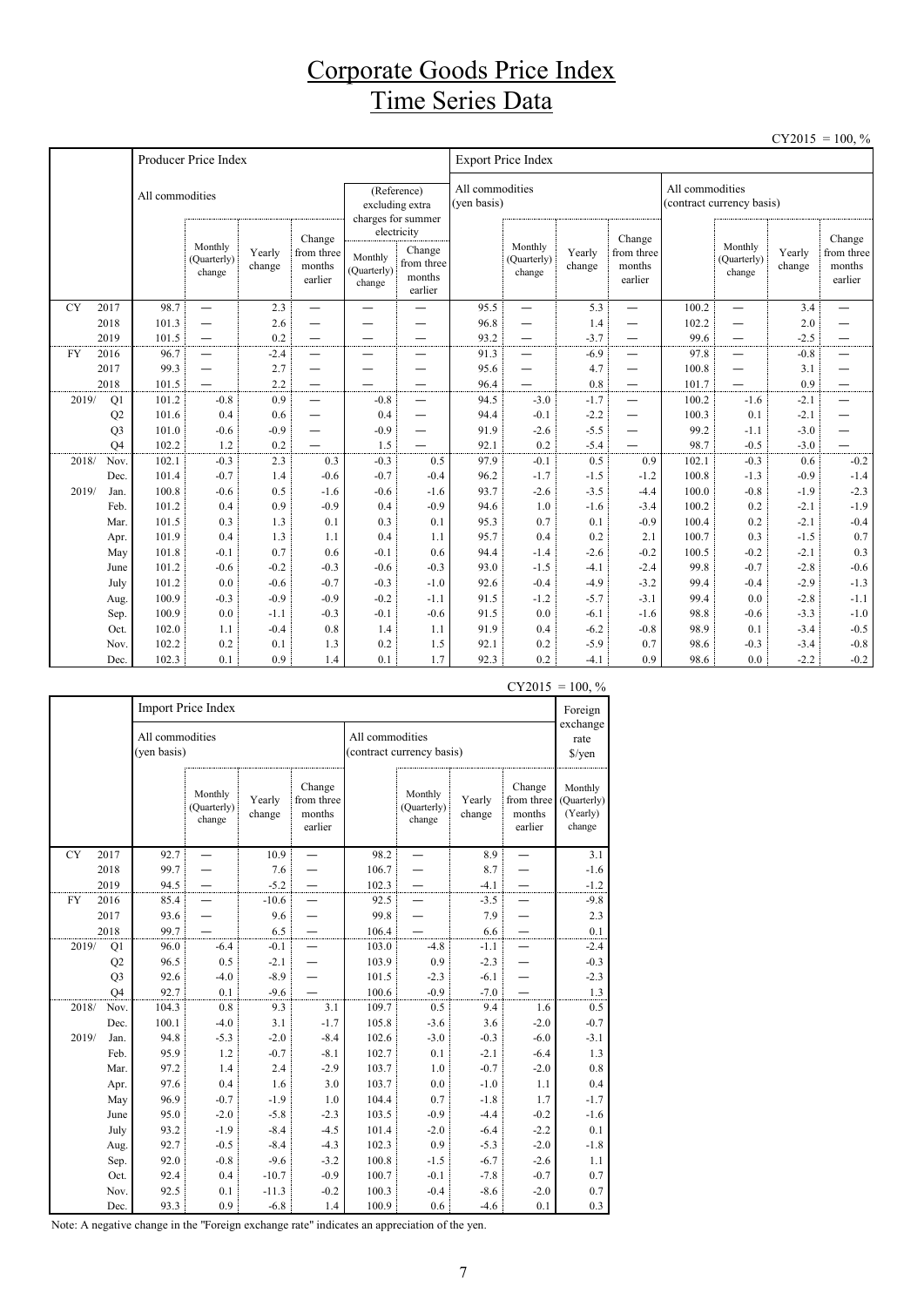## Index by Stage of Demand and Use Time Series Data

 $CY2015 = 100, \%$ 

|           |                | Domestic demand products |                                  |                  |               |                                  |                  |       |                                  |                  |  |  |
|-----------|----------------|--------------------------|----------------------------------|------------------|---------------|----------------------------------|------------------|-------|----------------------------------|------------------|--|--|
|           |                |                          |                                  |                  | Raw materials |                                  |                  |       | Intermediate materials           |                  |  |  |
|           |                |                          | Monthly<br>(Quarterly)<br>change | Yearly<br>change |               | Monthly<br>(Quarterly)<br>change | Yearly<br>change |       | Monthly<br>(Quarterly)<br>change | Yearly<br>change |  |  |
| <b>CY</b> | 2017           | 97.2                     | $\overline{\phantom{0}}$         | 4.3              | 95.9          |                                  | 22.0             | 97.4  | $\overline{\phantom{0}}$         | 4.3              |  |  |
|           | 2018           | 100.9                    |                                  | 3.8              | 109.5         |                                  | 14.2             | 101.6 |                                  | 4.3              |  |  |
|           | 2019           | 99.4                     |                                  | $-1.5$           | 103.8         |                                  | $-5.2$           | 100.7 |                                  | $-0.9$           |  |  |
| <b>FY</b> | 2016           | 93.8                     |                                  | $-4.5$           | 83.4          |                                  | $-9.5$           | 93.9  |                                  | $-4.5$           |  |  |
|           | 2017           | 97.9                     |                                  | 4.4              | 97.8          |                                  | 17.3             | 98.2  |                                  | 4.6              |  |  |
|           | 2018           | 101.0                    |                                  | 3.2              | 110.0         |                                  | 12.5             | 101.9 |                                  | 3.8              |  |  |
| 2019/     | Q1             | 99.8                     | $-2.3$                           | 0.6              | 105.3         | $-8.2$                           | 1.8              | 101.1 | $-1.7$                           | 1.4              |  |  |
|           | Q2             | 100.3                    | 0.5                              | $-0.1$           | 107.0         | 1.6                              | $-0.5$           | 101.5 | 0.4                              | 0.3              |  |  |
|           | Q <sub>3</sub> | 98.8                     | $-1.5$                           | $-2.9$           | 101.5         | $-5.1$                           | $-9.8$           | 100.3 | $-1.2$                           | $-2.3$           |  |  |
|           | O <sub>4</sub> | 98.6                     | $-0.2$                           | $-3.4$           | 101.4         | $-0.1$                           | $-11.6$          | 99.9  | $-0.4$                           | $-2.8$           |  |  |
| 2018/     | Nov.           | 102.6                    | $-0.1$                           | 4.0              | 117.9         | 1.6                              | 18.3             | 103.0 | $-0.2$                           | 4.1              |  |  |
|           | Dec.           | 101.1                    | $-1.5$                           | 1.8              | 110.1         | $-6.6$                           | 6.8              | 102.1 | $-0.9$                           | 2.8              |  |  |
| 2019/     | Jan.           | 99.3                     | $-1.8$                           | $-0.1$           | 103.2         | $-6.3$                           | 0.2              | 100.7 | $-1.4$                           | 0.8              |  |  |
|           | Feb.           | 99.8                     | 0.5                              | 0.4              | 105.0         | 1.7                              | 0.1              | 101.1 | 0.4                              | 1.4              |  |  |
|           | Mar.           | 100.4                    | 0.6                              | 1.5              | 107.8         | 2.7                              | 5.3              | 101.5 | 0.4                              | 2.0              |  |  |
|           | Apr.           | 100.8                    | 0.4                              | 1.4              | 107.8         | 0.0                              | 4.4              | 102.0 | 0.5                              | 1.6              |  |  |
|           | May            | 100.5                    | $-0.3$                           | 0.0              | 107.9         | 0.1                              | 0.1              | 101.6 | $-0.4$                           | 0.3              |  |  |
|           | June           | 99.6                     | $-0.9$                           | $-1.6$           | 105.2         | $-2.5$                           | $-5.7$           | 100.8 | $-0.8$                           | $-1.0$           |  |  |
|           | July           | 99.1                     | $-0.5$                           | $-2.7$           | 101.7         | $-3.3$                           | $-9.8$           | 100.7 | $-0.1$                           | $-1.9$           |  |  |
|           | Aug.           | 98.8                     | $-0.3$                           | $-2.8$           | 102.6         | 0.9                              | $-8.4$           | 100.1 | $-0.6$                           | $-2.3$           |  |  |
|           | Sep.           | 98.6                     | $-0.2$                           | $-3.3$           | 100.3         | $-2.2$                           | $-11.0$          | 100.1 | 0.0                              | $-2.7$           |  |  |
|           | Oct.           | 98.4                     | $-0.2$                           | $-4.2$           | 100.7         | 0.4                              | $-13.3$          | 99.8  | $-0.3$                           | $-3.3$           |  |  |
|           | Nov.           | 98.5                     | 0.1                              | $-4.0$           | 100.8         | 0.1                              | $-14.5$          | 99.9  | 0.1                              | $-3.0$           |  |  |
|           | Dec.           | 98.8                     | 0.3                              | $-2.3$           | 102.8         | 2.0                              | $-6.6$           | 100.1 | 0.2                              | $-2.0$           |  |  |

| CY2015 | $= 100, \%$ |  |
|--------|-------------|--|
|        |             |  |

|            |                |             | Domestic demand products (Cont'd) |                  |               |                                  |                  |                |                                  |                  |  |  |  |
|------------|----------------|-------------|-----------------------------------|------------------|---------------|----------------------------------|------------------|----------------|----------------------------------|------------------|--|--|--|
|            |                | Final goods |                                   |                  |               |                                  |                  |                |                                  |                  |  |  |  |
|            |                |             |                                   |                  | Capital goods |                                  |                  | Consumer goods |                                  |                  |  |  |  |
|            |                |             | Monthly<br>(Quarterly)<br>change  | Yearly<br>change |               | Monthly<br>(Quarterly)<br>change | Yearly<br>change |                | Monthly<br>(Quarterly)<br>change | Yearly<br>change |  |  |  |
| ${\rm CY}$ | 2017           | 97.3        |                                   | 0.4              | 98.0          |                                  | 0.1              | 97.0           |                                  | 0.6              |  |  |  |
|            | 2018           | 97.5        |                                   | 0.2              | 97.9          |                                  | $-0.1$           | 97.3           |                                  | 0.3              |  |  |  |
|            | 2019           | 96.3        |                                   | $-1.2$           | 97.5          |                                  | $-0.4$           | 95.8           |                                  | $-1.5$           |  |  |  |
| <b>FY</b>  | 2016           | 96.7        |                                   | $-2.9$           | 97.7          |                                  | $-2.0$           | 96.2           |                                  | $-3.3$           |  |  |  |
|            | 2017           | 97.3        |                                   | 0.6              | 97.9          |                                  | 0.2              | 97.0           |                                  | 0.8              |  |  |  |
|            | 2018           | 97.3        |                                   | 0.0              | 98.0          |                                  | 0.1              | 97.0           |                                  | 0.0              |  |  |  |
| 2019/      | Q1             | 96.5        | $-1.2$                            | $-0.7$           | 97.9          | $-0.3$                           | 0.4              | 96.0           | $-1.5$                           | $-1.1$           |  |  |  |
|            | Q2             | 96.8        | 0.3                               | $-0.5$           | 97.7          | $-0.2$                           | $-0.2$           | 96.4           | 0.4                              | $-0.6$           |  |  |  |
|            | Q <sub>3</sub> | 96.0        | $-0.8$                            | $-1.6$           | 97.0          | $-0.7$                           | $-0.9$           | 95.5           | $-0.9$                           | $-2.0$           |  |  |  |
|            | Q <sub>4</sub> | 95.9        | $-0.1$                            | $-1.8$           | 97.2          | 0.2                              | $-1.0$           | 95.3           | $-0.2$                           | $-2.3$           |  |  |  |
| 2018/      | Nov.           | 97.9        | $-0.3$                            | $-0.1$           | 98.5          | 0.2                              | 0.1              | 97.7           | $-0.5$                           | $-0.2$           |  |  |  |
|            | Dec.           | 97.1        | $-0.8$                            | $-1.1$           | 97.9          | $-0.6$                           | $-0.6$           | 96.7           | $-1.0$                           | $-1.3$           |  |  |  |
| 2019/      | Jan.           | 96.2        | $-0.9$                            | $-1.4$           | 97.7          | $-0.2$                           | $-0.1$           | 95.6           | $-1.1$                           | $-1.9$           |  |  |  |
|            | Feb.           | 96.6        | 0.4                               | $-0.6$           | 98.1          | 0.4                              | 0.7              | 96.0           | 0.4                              | $-1.2$           |  |  |  |
|            | Mar.           | 96.7        | 0.1                               | $-0.2$           | 97.8          | $-0.3$                           | 0.4              | 96.3           | 0.3                              | $-0.4$           |  |  |  |
|            | Apr.           | 97.2        | 0.5                               | 0.3              | 98.1          | 0.3                              | 0.4              | 96.8           | 0.5                              | 0.2              |  |  |  |
|            | May            | 96.9        | $-0.3$                            | $-0.5$           | 97.7          | $-0.4$                           | $-0.3$           | 96.6           | $-0.2$                           | $-0.5$           |  |  |  |
|            | June           | 96.4        | $-0.5$                            | $-1.1$           | 97.4          | $-0.3$                           | $-0.6$           | 95.9           | $-0.7$                           | $-1.4$           |  |  |  |
|            | July           | 96.2        | $-0.2$                            | $-1.4$           | 97.1          | $-0.3$                           | $-0.9$           | 95.7           | $-0.2$                           | $-1.7$           |  |  |  |
|            | Aug.           | 95.8        | $-0.4$                            | $-1.7$           | 96.9          | $-0.2$                           | $-1.1$           | 95.3           | $-0.4$                           | $-2.1$           |  |  |  |
|            | Sep.           | 95.9        | 0.1                               | $-1.7$           | 97.1          | 0.2                              | $-0.7$           | 95.4           | 0.1                              | $-2.2$           |  |  |  |
|            | Oct.           | 95.9        | 0.0                               | $-2.3$           | 97.3          | 0.2                              | $-1.0$           | 95.2           | $-0.2$                           | $-3.1$           |  |  |  |
|            | Nov.           | 95.8        | $-0.1$                            | $-2.1$           | 97.2          | $-0.1$                           | $-1.3$           | 95.3           | 0.1                              | $-2.5$           |  |  |  |
|            | Dec.           | 96.0        | 0.2                               | $-1.1$           | 97.1          | $-0.1$                           | $-0.8$           | 95.5           | 0.2                              | $-1.2$           |  |  |  |

The next monthly report will be released on Thursday, February 13, 2020.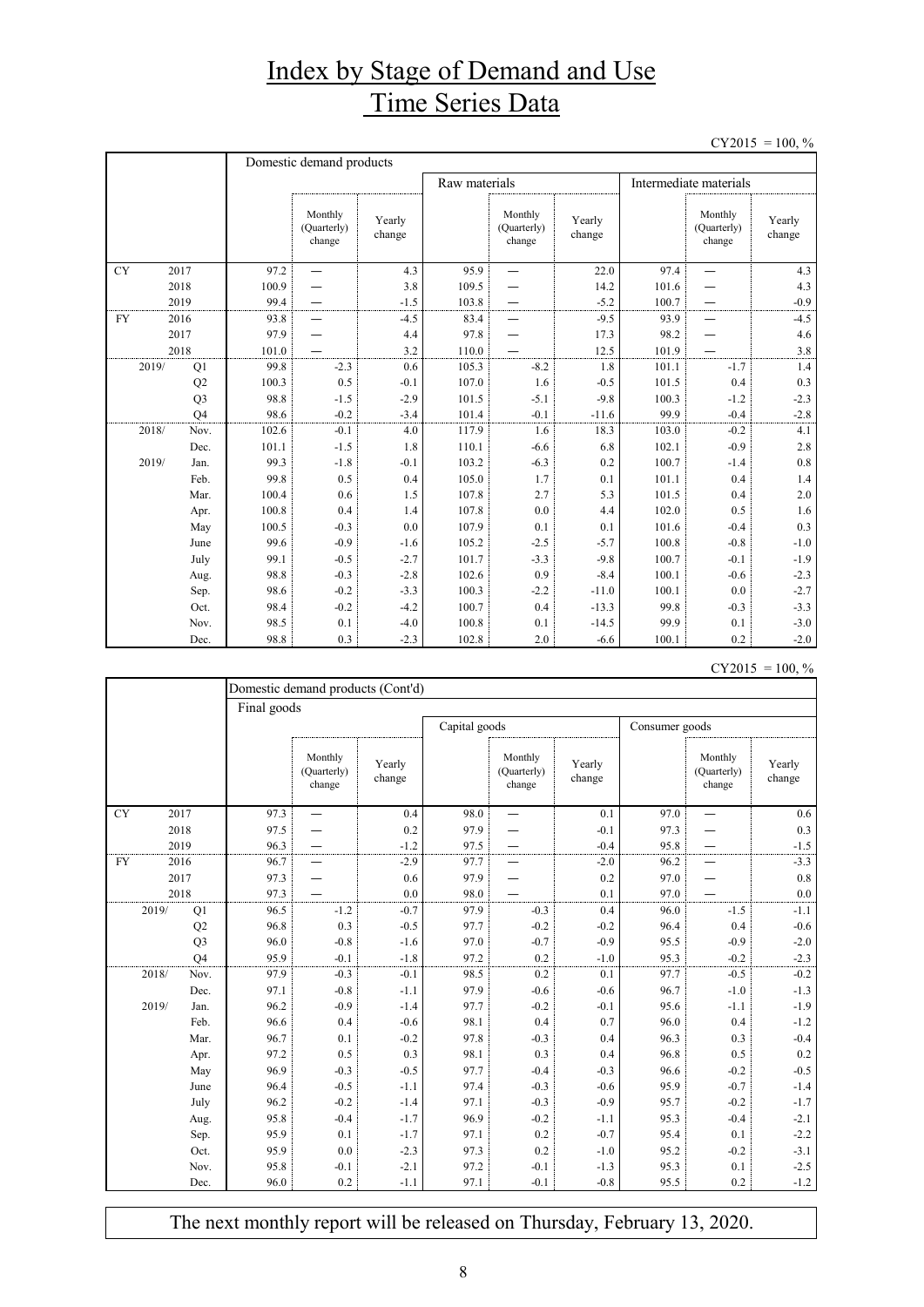## Appendix

## Producer Price Index ( Preliminary Figures for CY2019 )

 $CY2015 = 100, \%$ 

|                                                | Weight  | Index | Yearly<br>change | CY2018 |
|------------------------------------------------|---------|-------|------------------|--------|
| All commodities                                | 1,000.0 | 101.5 | 0.2              | 2.6    |
| excluding extra charges for summer electricity | 1,000.0 | 101.4 | 0.2              | 2.5    |
| Beverages & foods                              | 141.6   | 101.5 | 1.0              | 0.6    |
| Textile products                               | 9.6     | 102.9 | 1.9              | 1.4    |
| Lumber & wood products                         | 9.2     | 105.0 | $-0.4$           | 2.5    |
| Pulp, paper & related products                 | 27.7    | 108.0 | 5.8              | 2.5    |
| Chemicals & related products                   | 89.2    | 94.5  | $-3.1$           | 2.8    |
| Petroleum & coal products                      | 59.5    | 110.1 | $-4.8$           | 16.9   |
| Plastic products                               | 38.2    | 98.6  | 1.5              | 1.1    |
| Ceramic, stone & clay products                 | 23.3    | 104.8 | 3.1              | 1.9    |
| Iron & steel                                   | 51.7    | 110.8 | 2.3              | 5.2    |
| Nonferrous metals                              | 27.1    | 96.4  | $-5.2$           | 3.7    |
| Metal products                                 | 40.0    | 106.9 | 2.6              | 2.8    |
| General purpose machinery                      | 27.2    | 102.2 | 1.8              | 0.4    |
| Production machinery                           | 41.1    | 102.5 | 1.7              | 0.7    |
| Business oriented machinery                    | 16.2    | 102.1 | 0.3              | $-0.2$ |
| Electronic components & devices                | 24.5    | 97.9  | 0.0              | 0.0    |
| Electrical machinery & equipment               | 52.7    | 94.5  | $-0.9$           | $-0.1$ |
| Information & communications equipment         | 20.8    | 95.2  | $-1.6$           | $-1.2$ |
| Transportation equipment                       | 140.7   | 98.6  | $0.1\,$          | $-0.2$ |
| Other manufacturing industry products          | 48.0    | 101.8 | 1.3              | 0.3    |
| Agriculture, forestry & fishery products       | 35.8    | 108.9 | $-0.8$           | 2.0    |
| Minerals                                       | 3.9     | 101.9 | 3.9              | 4.0    |
| Electric power, gas & water                    | 67.1    | 100.6 | 4.4              | 6.3    |
| Scrap & waste                                  | 4.9     | 114.5 | $-16.4$          | 14.0   |

Note: The index of "All commodities excluding extra charges for summer electricity" adjusts extra charges applied during summer season from July to September.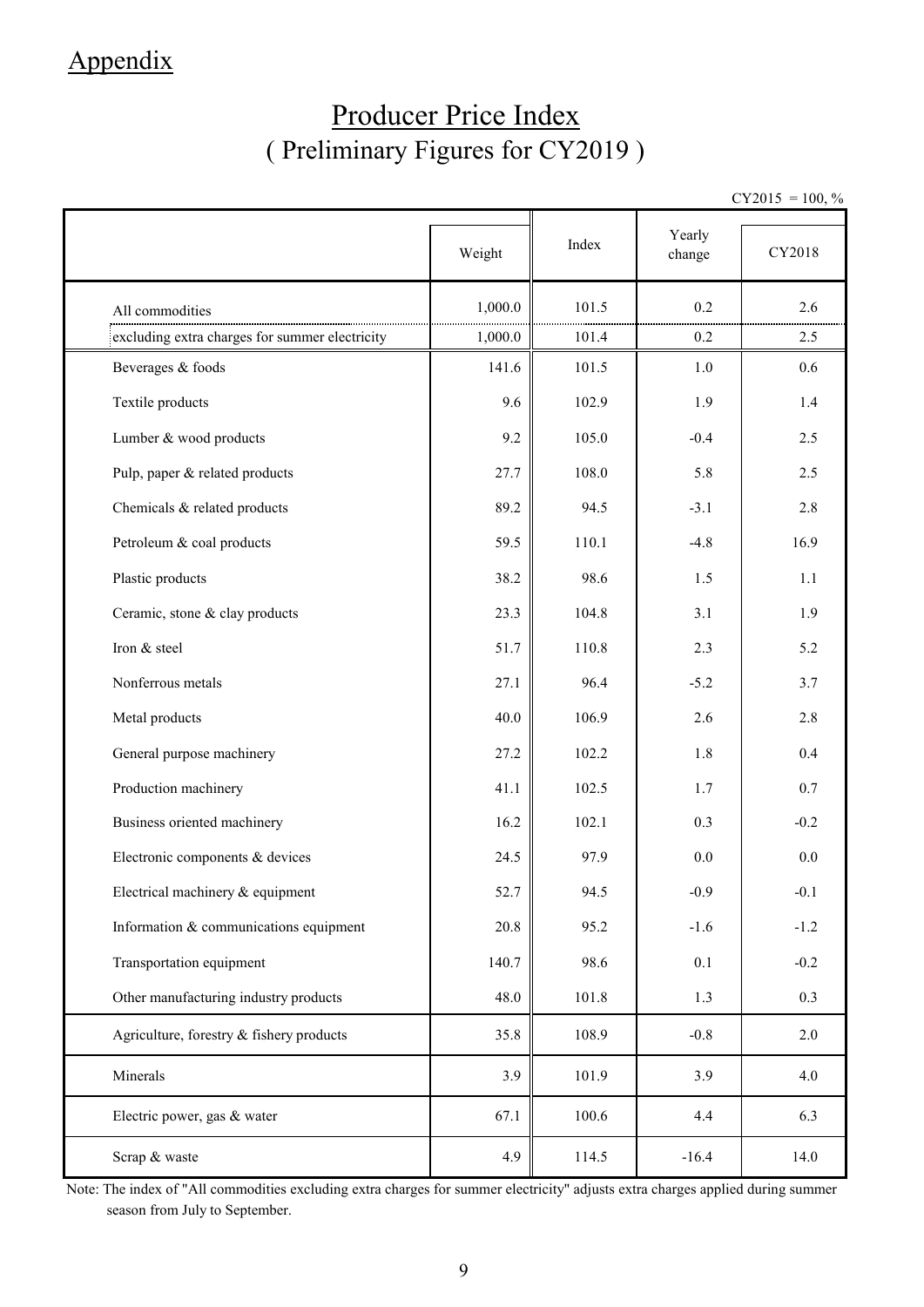### Export Price Index ( Preliminary Figures for CY2019 )

|                                                              |         |       | Yen basis        |        |       | Contract currency basis | 100, 70 |
|--------------------------------------------------------------|---------|-------|------------------|--------|-------|-------------------------|---------|
| Weight                                                       |         | Index | Yearly<br>change | CY2018 | Index | Yearly<br>change        | CY2018  |
| All commodities                                              | 1,000.0 | 93.2  | $-3.7$           | 1.4    | 99.6  | $-2.5$                  | 2.0     |
| Textiles                                                     | 13.8    | 92.2  | $-1.2$           | 1.1    | 98.8  | 0.0                     | 1.8     |
| Chemicals & related products                                 | 98.4    | 92.6  | $-12.1$          | 5.8    | 99.9  | $-11.6$                 | 7.1     |
| Metals & related products                                    | 108.5   | 104.7 | $-4.8$           | 5.8    | 113.6 | $-3.7$                  | 7.0     |
| General purpose, production &<br>business oriented machinery | 189.4   | 96.0  | $-1.1$           | 0.1    | 99.9  | 0.0                     | 0.0     |
| Electric & electronic products                               | 205.5   | 87.0  | $-3.9$           | $-2.1$ | 92.4  | $-3.0$                  | $-1.4$  |
| Transportation equipment                                     | 285.2   | 91.2  | $-2.3$           | $-1.3$ | 98.4  | $-0.5$                  | $-0.7$  |
| Other primary products &<br>manufactured goods               | 99.2    | 94.7  | $-2.5$           | 9.3    | 101.9 | $-1.5$                  | 10.5    |

## Import Price Index ( Preliminary Figures for CY2019 )

 $CY2015 = 100, \%$ 

|                                                              |         |       | Yen basis        |        |       | Contract currency basis |        |
|--------------------------------------------------------------|---------|-------|------------------|--------|-------|-------------------------|--------|
|                                                              | Weight  | Index | Yearly<br>change | CY2018 | Index | Yearly<br>change        | CY2018 |
| All commodities                                              | 1,000.0 | 94.5  | $-5.2$           | 7.6    | 102.3 | $-4.1$                  | 8.7    |
| Beverages & foods and agriculture<br>products for food       | 80.4    | 90.8  | $-2.6$           | 0.4    | 97.9  | $-1.1$                  | 1.2    |
| Textiles                                                     | 61.3    | 94.0  | $-1.2$           | $-0.1$ | 98.2  | $-0.4$                  | 0.4    |
| Metals & related products                                    | 95.8    | 100.5 | $-2.2$           | 4.6    | 110.0 | $-1.0$                  | 5.8    |
| Lumber & wood products and forest<br>products                | 17.3    | 98.0  | $-4.4$           | 8.1    | 107.9 | $-2.5$                  | 9.1    |
| Petroleum, coal & natural gas                                | 252.3   | 104.4 | $-9.3$           | 25.4   | 115.3 | $-8.2$                  | 27.3   |
| Chemicals & related products                                 | 94.7    | 93.6  | $-7.8$           | 5.7    | 99.0  | $-6.9$                  | 6.5    |
| General purpose, production &<br>business oriented machinery | 68.1    | 96.1  | $-0.3$           | 3.7    | 102.8 | 0.8                     | 4.4    |
| Electric & electronic products                               | 196.6   | 80.8  | $-6.2$           | $-1.9$ | 86.9  | $-5.4$                  | $-0.9$ |
| Transportation equipment                                     | 49.5    | 95.7  | $-0.6$           | 0.1    | 101.7 | 1.1                     | 0.3    |
| Other primary products &<br>manufactured goods               | 84.0    | 92.1  | $-1.5$           | 1.0    | 99.6  | $-0.5$                  | 1.9    |

 $CY2015 = 100, \%$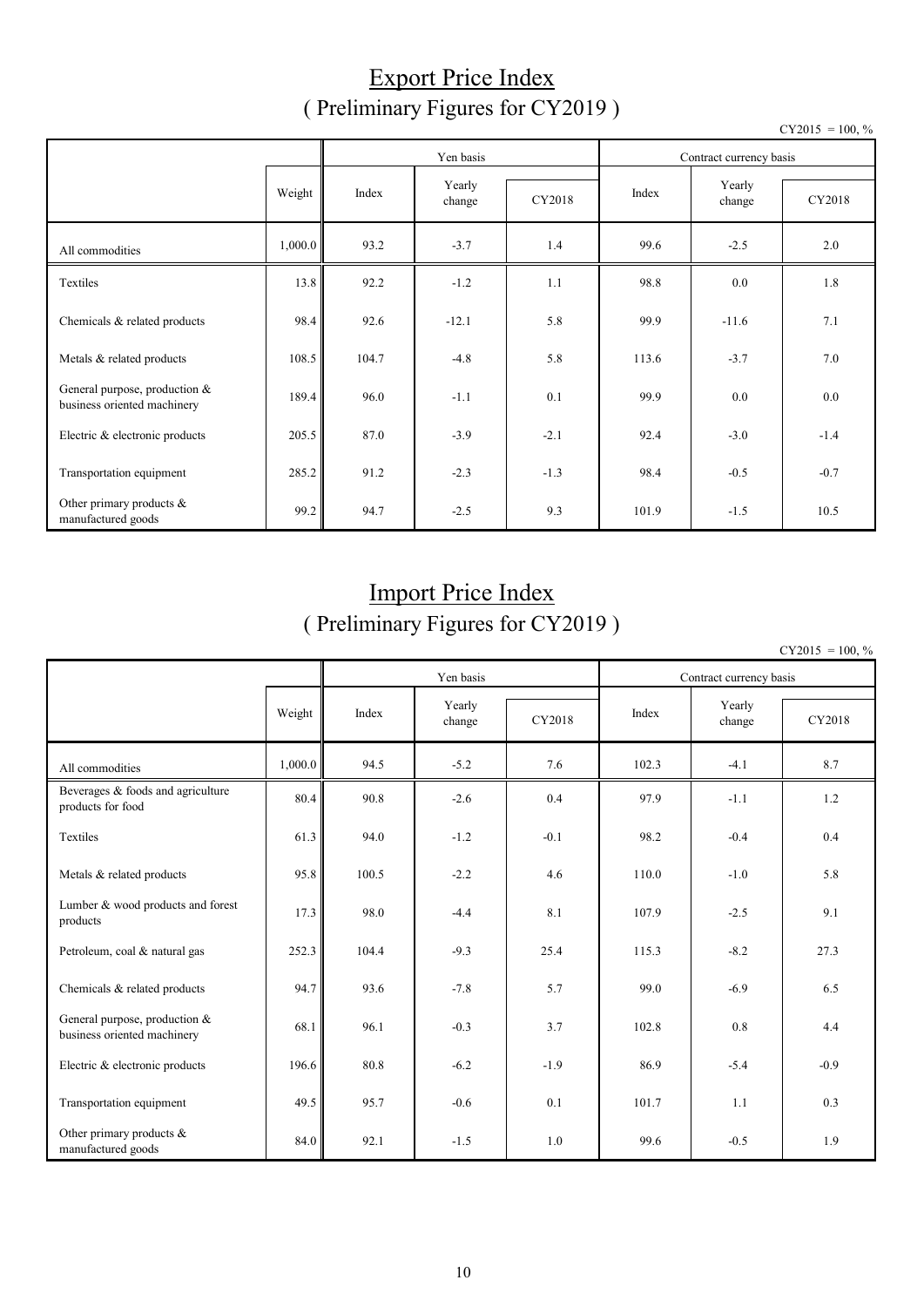# (Special Table) Producer Price Index excluding Consumption Tax

 $CY2015 = 100, %$ 

|                             |       | All commodities                                      |        |                                                                               |                                  |                  |  |  |  |  |
|-----------------------------|-------|------------------------------------------------------|--------|-------------------------------------------------------------------------------|----------------------------------|------------------|--|--|--|--|
|                             |       |                                                      |        | (Ref.) All commodities<br>(excluding extra charges for<br>summer electricity) |                                  |                  |  |  |  |  |
|                             | Index | Monthly<br>Yearly<br>(Quarterly)<br>change<br>change |        |                                                                               | Monthly<br>(Quarterly)<br>change | Yearly<br>change |  |  |  |  |
| 2018/Q3                     | 101.9 | 0.9                                                  | 3.1    | 101.6                                                                         | 0.6                              | 3.0              |  |  |  |  |
| Q <sub>4</sub>              | 102.0 | 0.1                                                  | 2.3    | 102.0                                                                         | 0.4                              | 2.3              |  |  |  |  |
| 2019/Q1                     | 101.2 | $-0.8$                                               | 0.9    | 101.2                                                                         | $-0.8$                           | 0.9              |  |  |  |  |
| Q <sub>2</sub>              | 101.6 | 0.4                                                  | 0.6    | 101.6                                                                         | 0.4                              | 0.6              |  |  |  |  |
| Q <sub>3</sub>              | 101.0 | $-0.6$                                               | $-0.9$ | 100.7                                                                         | $-0.9$                           | $-0.9$           |  |  |  |  |
| Q <sub>4</sub>              | 100.6 | $-0.4$                                               | $-1.4$ | 100.6                                                                         | $-0.1$                           | $-1.4$           |  |  |  |  |
| 2018/Nov.                   | 102.1 | $-0.3$                                               | 2.3    | 102.1                                                                         | $-0.3$                           | 2.3              |  |  |  |  |
| Dec.                        | 101.4 | $-0.7$                                               | 1.4    | 101.4                                                                         | $-0.7$                           | 1.4              |  |  |  |  |
| 2019/ Jan.                  | 100.8 | $-0.6$                                               | 0.5    | 100.8                                                                         | $-0.6$                           | 0.5              |  |  |  |  |
| Feb.                        | 101.2 | 0.4                                                  | 0.9    | 101.2                                                                         | 0.4                              | 0.9              |  |  |  |  |
| Mar.                        | 101.5 | 0.3                                                  | 1.3    | 101.5                                                                         | 0.3                              | 1.3              |  |  |  |  |
| Apr.                        | 101.9 | 0.4                                                  | 1.3    | 101.9                                                                         | 0.4                              | 1.3              |  |  |  |  |
| May                         | 101.8 | $-0.1$                                               | 0.7    | 101.8                                                                         | $-0.1$                           | 0.7              |  |  |  |  |
| June                        | 101.2 | $-0.6$                                               | $-0.2$ | 101.2                                                                         | $-0.6$                           | $-0.2$           |  |  |  |  |
| July                        | 101.2 | 0.0                                                  | $-0.6$ | 100.9                                                                         | $-0.3$                           | $-0.6$           |  |  |  |  |
| Aug.                        | 100.9 | $-0.3$                                               | $-0.9$ | 100.7                                                                         | $-0.2$                           | $-0.9$           |  |  |  |  |
| Sep.                        | 100.9 | 0.0                                                  | $-1.1$ | 100.6                                                                         | $-0.1$                           | $-1.2$           |  |  |  |  |
| Oct.                        | 100.5 | $-0.4$                                               | $-1.9$ | 100.5                                                                         | $-0.1$                           | $-1.9$           |  |  |  |  |
| Nov.                        | 100.6 | 0.1                                                  | $-1.5$ | 100.6                                                                         | 0.1                              | $-1.5$           |  |  |  |  |
| Dec.<br>Preliminary Figures | 100.7 | 0.1                                                  | $-0.7$ | 100.7                                                                         | 0.1                              | $-0.7$           |  |  |  |  |

Note: r: revised figures

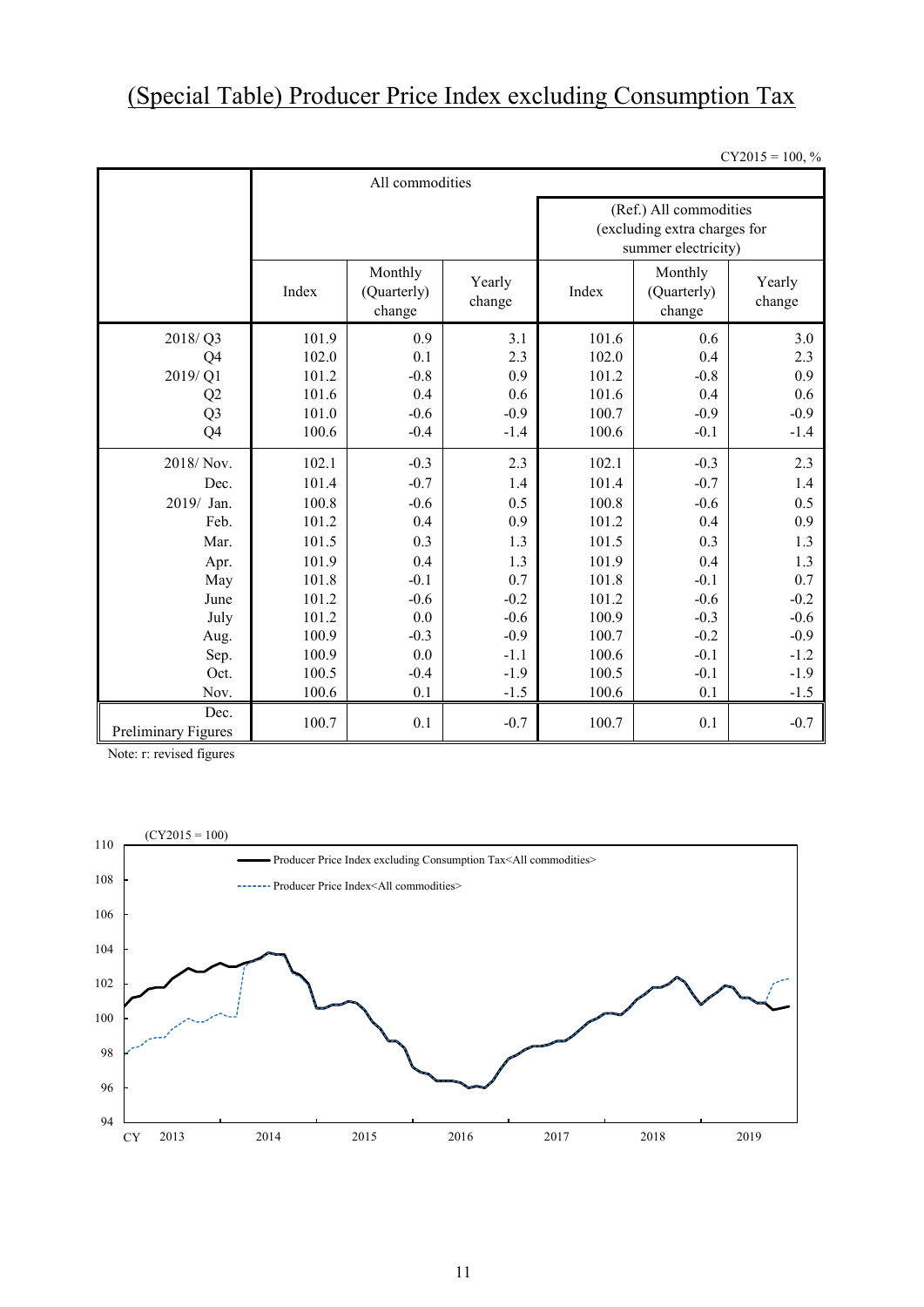## ( Preliminary Figures for December 2019 ) (Special Table) Producer Price Index excluding Consumption Tax

 $CY2015 = 100, \%$ 

|                                                |         |       |                      | Monthly |                    |                  |                   |         |
|------------------------------------------------|---------|-------|----------------------|---------|--------------------|------------------|-------------------|---------|
|                                                | Weight  | Index | Previous<br>month    | change  | Previous<br>month  | Yearly<br>change | Previous<br>month |         |
| All commodities                                | 1,000.0 | 100.7 | 100.6                | 0.1     | 0.1                | $-0.7$           |                   | $-1.5$  |
| excluding extra charges for summer electricity | 1,000.0 | 100.7 | 100.6                | 0.1     | 0.1                | $-0.7$           |                   | $-1.5$  |
| Beverages & foods                              | 141.6   | 101.7 | 101.6<br>$\bf r$     | 0.1     | $-0.1$<br>$\bf r$  | 0.7              | $\bf r$           | 0.6     |
| Textile products                               | 9.6     | 102.5 | 102.8<br>$\mathbf r$ | $-0.3$  | 0.1<br>$\bf r$     | 0.5              | $\bf r$           | $0.7\,$ |
| Lumber & wood products                         | 9.2     | 103.3 | 103.4<br>$\mathbf r$ | $-0.1$  | $-0.2$<br>$\bf r$  | $-1.9$           | $\bf r$           | $-1.8$  |
| Pulp, paper & related products                 | 27.7    | 108.0 | 108.0                | 0.0     | 0.0                | 3.3              |                   | 4.9     |
| Chemicals & related products                   | 89.2    | 92.7  | 92.6<br>$\bf r$      | 0.1     | $-0.2$<br>$\bf r$  | $-4.5$           | $\bf r$           | $-5.3$  |
| Petroleum & coal products                      | 59.5    | 110.3 | 108.1                | 2.0     | 1.8                | $-0.9$           |                   | $-9.9$  |
| Plastic products                               | 38.2    | 97.9  | 97.8                 | 0.1     | 0.0                | $-0.3$           |                   | $-0.4$  |
| Ceramic, stone & clay products                 | 23.3    | 105.1 | 105.1                | 0.0     | 0.1                | 2.1              |                   | 2.3     |
| Iron & steel                                   | 51.7    | 110.5 | 110.6                | $-0.1$  | 0.0                | $0.8\,$          |                   | 1.1     |
| Nonferrous metals                              | 27.1    | 95.0  | 93.8                 | 1.3     | 0.4                | $-4.1$           |                   | $-6.0$  |
| Metal products                                 | 40.0    | 106.9 | 107.2<br>$\bf r$     | $-0.3$  | 0.2<br>$\bf r$     | 1.4              | $\bf r$           | 1.9     |
| General purpose machinery                      | 27.2    | 101.9 | 101.9<br>$\bf r$     | 0.0     | $-0.1$<br>$\bf r$  | 1.7              | $\bf r$           | 0.9     |
| Production machinery                           | 41.1    | 102.2 | 102.1<br>$\bf r$     | 0.1     | $-0.4$<br>$\bf r$  | 1.2              | $\bf r$           | $-0.1$  |
| Business oriented machinery                    | 16.2    | 101.0 | 101.7<br>$\bf r$     | $-0.7$  | $-0.1$<br>$\bf r$  | 0.1              | $\bf r$           | 0.7     |
| Electronic components & devices                | 24.5    | 97.0  | 97.0                 | $0.0\,$ | $0.0\,$            | $-0.9$           |                   | $-1.0$  |
| Electrical machinery & equipment               | 52.7    | 93.3  | 93.7<br>$\bf r$      | $-0.4$  | $0.0\,$<br>$\bf r$ | $-2.2$           | $\bf r$           | $-1.7$  |
| Information & communications equipment         | 20.8    | 94.1  | 94.1                 | 0.0     | 0.1                | $-1.8$           |                   | $-2.4$  |
| Transportation equipment                       | 140.7   | 98.1  | 98.0<br>$\mathbf r$  | 0.1     | 0.1<br>$\bf r$     | $-0.2$           | $\bf r$           | $-0.4$  |
| Other manufacturing industry products          | 48.0    | 101.9 | 102.0<br>$\bf r$     | $-0.1$  | 0.2<br>$\bf r$     | $1.0\,$          | $\bf r$           | 1.0     |
| Agriculture, forestry & fishery products       | 35.8    | 110.5 | 109.7                | 0.7     | 0.3                | $0.6\,$          |                   | $-0.3$  |
| Minerals                                       | 3.9     | 99.4  | 99.4<br>$\bf r$      | $0.0\,$ | 0.1<br>$\bf r$     | $-2.5$           | $\bf r$           | $-1.4$  |
| Electric power, gas & water                    | 67.1    | 96.1  | 96.5<br>$\bf r$      | $-0.4$  | $-0.5$<br>$\bf r$  | $-4.1$           | $\bf r$           | $-2.8$  |
| Scrap & waste                                  | 4.9     | 103.7 | 98.9                 | 4.9     | $\rm 0.8$          | $-18.0$          |                   | $-26.4$ |

Notes: 1. The index of "All commodities excluding extra charges for summer electricity" adjusts extra charges applied during summer season from July to September.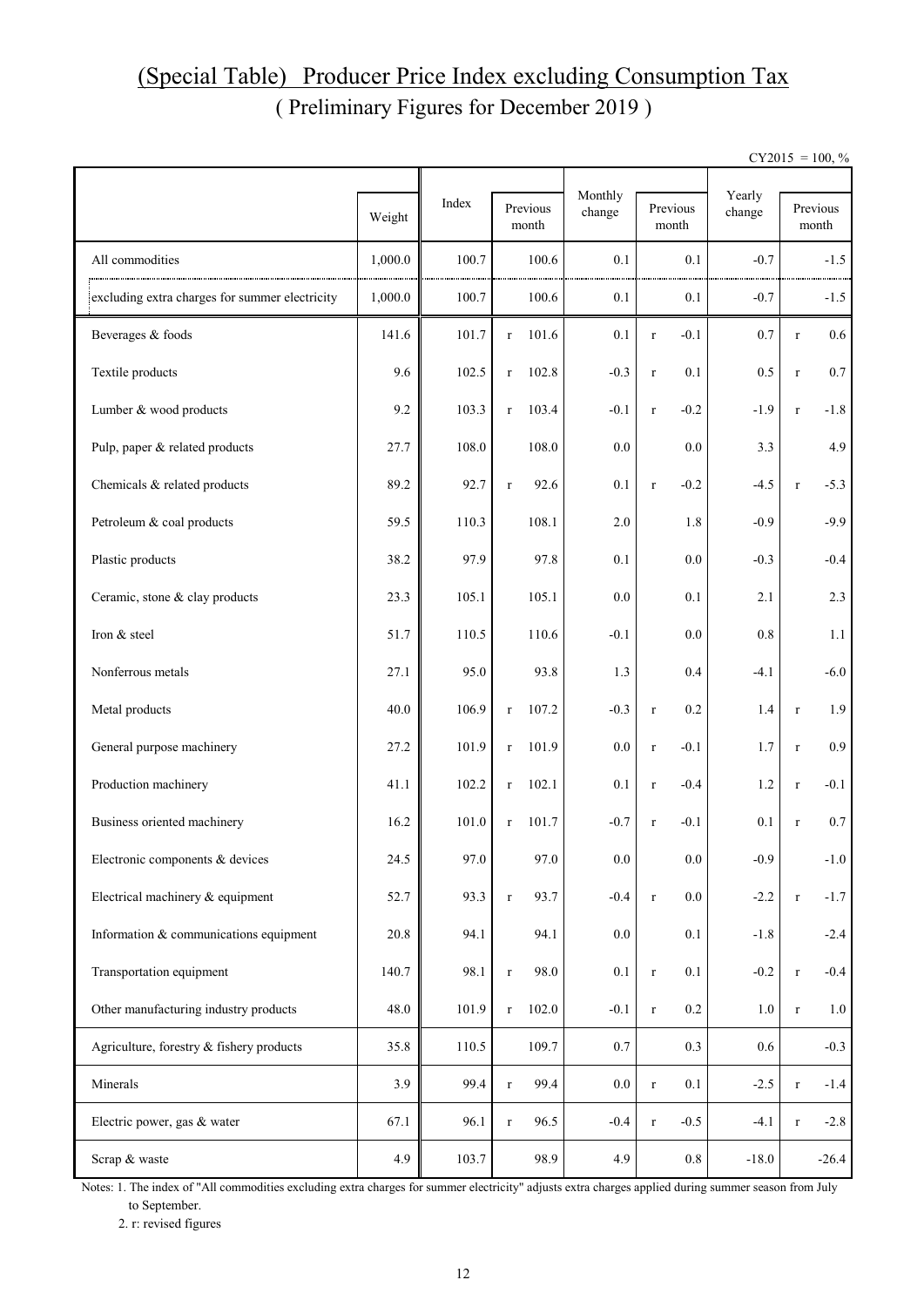## (Special Table) Producer Price Index excluding Consumption Tax ( Preliminary Figures for CY2019 )

|                                                | Weight  | Index | Yearly<br>change | CY2018 |
|------------------------------------------------|---------|-------|------------------|--------|
| All commodities                                | 1,000.0 | 101.1 | $-0.2$           | 2.6    |
| excluding extra charges for summer electricity | 1,000.0 | 101.0 | $-0.2$           | 2.5    |
| Beverages & foods                              | 141.6   | 101.4 | 0.9              | 0.6    |
| Textile products                               | 9.6     | 102.4 | 1.4              | 1.4    |
| Lumber & wood products                         | 9.2     | 104.5 | $-0.9$           | 2.5    |
| Pulp, paper & related products                 | 27.7    | 107.5 | 5.3              | 2.5    |
| Chemicals & related products                   | 89.2    | 94.1  | $-3.5$           | 2.8    |
| Petroleum & coal products                      | 59.5    | 109.6 | $-5.2$           | 16.9   |
| Plastic products                               | 38.2    | 98.2  | 1.1              | 1.1    |
| Ceramic, stone & clay products                 | 23.3    | 104.3 | 2.7              | 1.9    |
| Iron & steel                                   | 51.7    | 110.2 | 1.8              | 5.2    |
| Nonferrous metals                              | 27.1    | 96.0  | $-5.6$           | 3.7    |
| Metal products                                 | 40.0    | 106.4 | 2.1              | 2.8    |
| General purpose machinery                      | 27.2    | 101.7 | 1.3              | 0.4    |
| Production machinery                           | 41.1    | 102.0 | 1.2              | 0.7    |
| Business oriented machinery                    | 16.2    | 101.7 | $-0.1$           | $-0.2$ |
| Electronic components & devices                | 24.5    | 97.4  | $-0.5$           | 0.0    |
| Electrical machinery & equipment               | 52.7    | 94.1  | $-1.4$           | $-0.1$ |
| Information & communications equipment         | 20.8    | 94.8  | $-2.0$           | $-1.2$ |
| Transportation equipment                       | 140.7   | 98.2  | $-0.3$           | $-0.2$ |
| Other manufacturing industry products          | 48.0    | 101.4 | 0.9              | 0.3    |
| Agriculture, forestry & fishery products       | 35.8    | 108.9 | $-0.8$           | 2.0    |
| Minerals                                       | 3.9     | 101.5 | 3.5              | 4.0    |
| Electric power, gas & water                    | 67.1    | 100.2 | 3.9              | 6.3    |
| Scrap & waste                                  | 4.9     | 114.0 | $-16.8$          | 14.0   |

Note: The index of "All commodities excluding extra charges for summer electricity" adjusts extra charges applied during summer season from July to September.